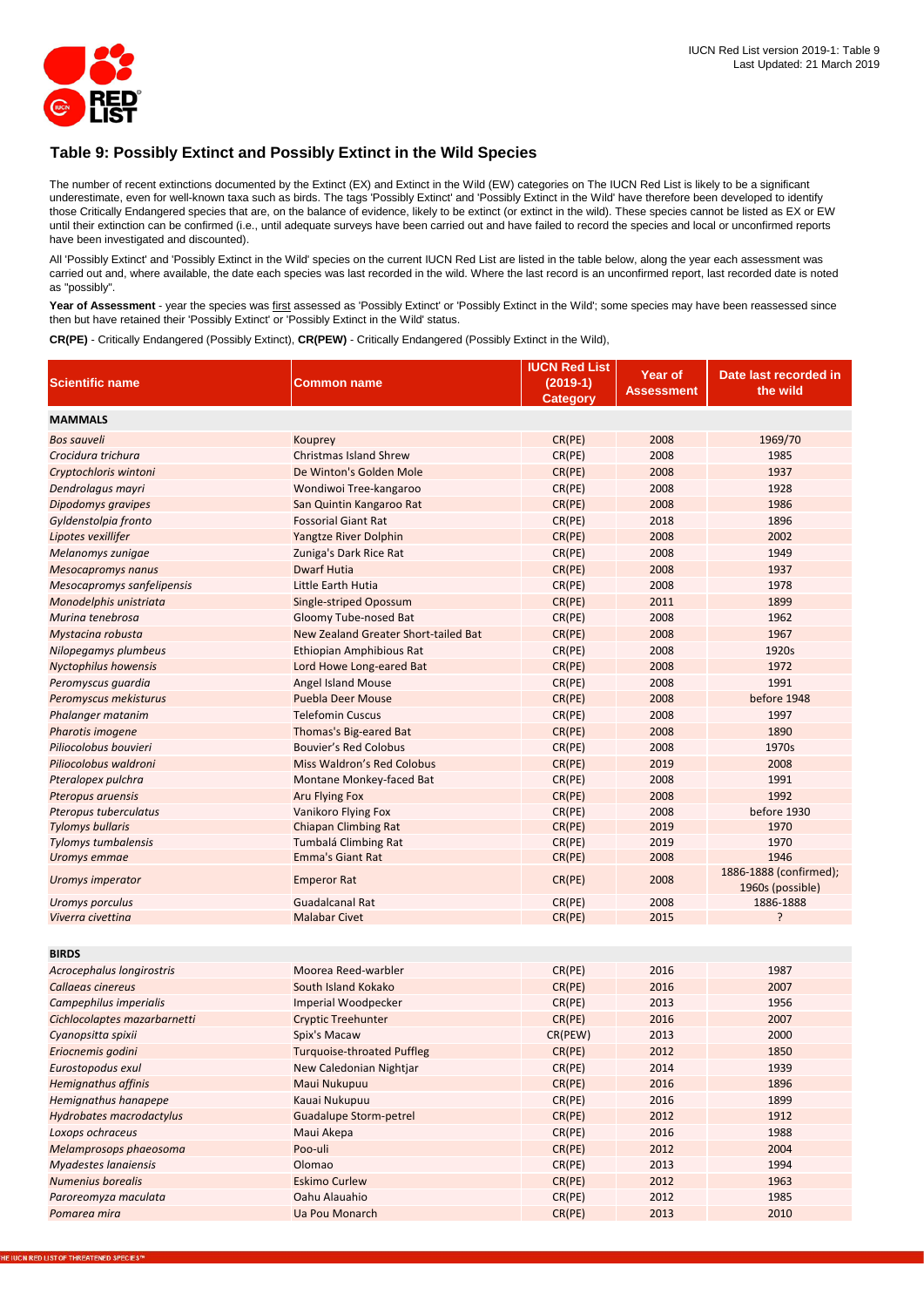|                                |                                       | <b>IUCN Red List</b>          |                              |                                   |
|--------------------------------|---------------------------------------|-------------------------------|------------------------------|-----------------------------------|
| <b>Scientific name</b>         | Common name                           | $(2019-1)$<br><b>Category</b> | Year of<br><b>Assessment</b> | Date last recorded in<br>the wild |
| Psittirostra psittacea         | Ou                                    | CR(PE)                        | 2012                         | 1989                              |
| Pterodroma caribbaea           | Jamaican Petrel                       | CR(PE)                        | 2013                         | 1879                              |
| Pyrrhura subandina             | Sinu Parakeet                         | CR(PE)                        | 2014                         | 1949                              |
| Siphonorhis americana          | Jamaican Poorwill                     | CR(PE)                        | 2012                         | 1860                              |
| Turnix novaecaledoniae         | New Caledonian Buttonquail            | CR(PE)                        | 2014                         | 1911                              |
| Vermivora bachmanii            | <b>Bachman's Warbler</b>              | CR(PE)                        | 2013                         | 1988                              |
|                                |                                       |                               |                              |                                   |
| <b>REPTILES</b>                |                                       |                               |                              |                                   |
| Alinea lanceolata              | <b>Barbados Skink</b>                 | CR(PE)                        | 2015                         | 1889                              |
| <b>Anilios insperatus</b>      | <b>Fassifern Blind Snake</b>          | CR(PE)                        | 2017                         | 1992                              |
| Anolis roosevelti              | <b>Culebra Giant Anole</b>            | CR(PE)                        | 2009                         | 1932                              |
| Borikenophis sanctaecrucis     | <b>Saint Croix Racer</b>              | CR(PE)                        | 2015                         | 19th or early 20th Century        |
| Calamaria prakkei              | Prakke's Reed Snake                   | CR(PE)                        | 2011                         | ?                                 |
| Capitellum mariagalantae       | <b>Marie-Galante Skink</b>            | CR(PE)                        | 2015                         | 1830s                             |
| Capitellum metallicum          | Lesser Martinique Skink               | CR(PE)                        | 2015                         | before 1879                       |
| Capitellum parvicruzae         | Lesser Saint Croix Skink              | CR(PE)                        | 2013                         | <sup>2</sup>                      |
| Celestus anelpistus            | Giant Hispaniolan Galliwasp           | CR(PE)                        | 2004                         | 1977                              |
| Celestus occiduus              | Jamaica Giant Galliwasp               | CR(PE)                        | 2017                         | 1851                              |
| Chelonoidis phantasticus       | Fernandina Giant Tortoise             | CR(PE)                        | 2015                         | 1964                              |
| Cynisca gansi                  |                                       | CR(PE)                        | 2012                         | ?                                 |
| Erythrolamprus cursor          | Lacépède's Ground Snake               | CR(PE)                        | 2015                         | 1968                              |
| Gallotia auaritae              | La Palma Giant Lizard                 | CR(PE)                        | 2008                         | ŗ                                 |
| Holcosus orcesi                | Peters' Ameiva                        | CR(PE)                        | 2017                         | 1959                              |
| Hypsirhynchus ater             | Jamaican Racer                        | CR(PE)                        | 2015                         | 1900                              |
| Hypsirhynchus melanichnus      | La Vega Racer                         | CR(PE)                        | 2015                         | 1910                              |
| Leiocephalus endomychus        | <b>Central Haitian Curlytail</b>      | CR(PE)                        | 2015                         | 1976                              |
| Leiocephalus pratensis         | Atalaye Curlytail Lizard              | CR(PE)                        | 2015                         | 1966                              |
| Leiocephalus rhutidira         | Lapierre Curlytail Lizard             | CR(PE)                        | 2015                         | 1978                              |
| Lepidoblepharis miyatai        |                                       | CR(PE)                        | 2013                         | 1964                              |
| Liolaemus cranwelli            | Cranwell's Tree Iguana                | CR(PE)                        | 2014                         | 1973                              |
| Mabuya hispaniolae             | Hispaniolan Two-lined Skink           | CR(PE)                        | 2015                         | 1937                              |
| Mabuya mabouya                 | <b>Greater Martinique Skink</b>       | CR(PE)                        | 2015                         | 1889                              |
| Mabuya montserratae            | <b>Montserrat Skink</b>               | CR(PE)                        | 2015                         | 1984                              |
| Mitophis leptepileptus         | Haitian Border Threadsnake            | CR(PE)                        | 2015                         | 1984                              |
| Omoadiphas cannula             |                                       | CR(PE)                        | 2012                         | 1989                              |
| Pseudoxyrhopus ankafinaensis   |                                       | CR(PE)                        | 2011                         | 1881                              |
| Rhampholeon chapmanorum        | Chapman's Pygmy Chameleon             | CR(PE)                        | 2014                         | 1998                              |
| Sphaerodactylus elasmorhynchus | Marche Leon Least Gecko               | CR(PE)                        | 2015                         | 1966                              |
| Sphaerodactylus lazelli        | Cap-Haitien Least Gecko               | CR(PE)                        | 2015                         | 1960                              |
| Sphaerodactylus williamsi      | <b>Haitian Striped Sphaero</b>        | CR(PE)                        | 2015                         | before 1983                       |
| Spondylurus anegadeae          | Anegada Skink                         | CR(PE)                        | 2015                         | 1966                              |
| Spondylurus haitiae            | <b>Hispaniolan Four-lined Skink</b>   | CR(PE)                        | 2015                         | 1857-1858                         |
| Spondylurus lineolatus         | Hispaniolan Ten-lined Skink           | CR(PE)                        | 2015                         | 1985                              |
| Spondylurus magnacruzae        | <b>Greater Saint Croix Skink</b>      | CR(PE)                        | 2013                         | 2000                              |
| Spondylurus martinae           | <b>Saint Martin Skink</b>             | CR(PE)                        | 2015                         | 1965                              |
| Spondylurus monitae            | <b>Monito Skink</b>                   | CR(PE)                        | 2013                         | 1993                              |
| Spondylurus spilonotus         | Greater Virgin Islands Skink          | CR(PE)                        | 2013                         | 1877                              |
| Stenocercus haenschi           | Haensch's Whorltail Iguana            | CR(PE)                        | 2009                         | 1901                              |
| Trimetopon viquezi             | <b>Viquez's Tropical Ground Snake</b> | CR(PE)                        | 2012                         | 1927                              |
|                                |                                       |                               |                              |                                   |
| <b>AMPHIBIANS</b>              |                                       |                               |                              |                                   |
| Altiphrynoides osgoodi         | Osgood's Ethiopian Toad               | CR(PE)                        | 2012                         | 2003                              |
| Ameerega andina                | La Planada Poison Frog                | CR(PE)                        | 2019                         | 1990s                             |
| Andinobates abditus            | <b>Collins' Poison Frog</b>           | CR(PE)                        | 2004                         | ŗ                                 |
| Andinobates viridis            | <b>Green Poison Frog</b>              | CR(PE)                        | 2016                         | 2005                              |
| Aquiloeurycea praecellens      | Admirable False Brook Salamander      | CR(PE)                        | 2009                         | 24 December 1940                  |
| Aromobates nocturnus           | <b>Skunk Frog</b>                     | CR(PE)                        | 2006                         | 1991                              |
| Arthroleptides dutoiti         | Du Toit's Torrent Frog                | CR(PE)                        | 2004                         | 1962                              |
| Arthroleptis kutogundua        | <b>Overlooked Squeaker Frog</b>       | CR(PE)                        | 2012                         | 1930                              |
| Arthroleptis troglodytes       | Cave Squeaker                         | CR(PE)                        | 2014                         | 1962                              |
| Atelopus angelito              |                                       | CR(PE)                        | 2019                         | 2000                              |
| Atelopus ardila                |                                       | CR(PE)                        | 2012                         | 1989                              |
| Atelopus carbonerensis         | La Carbonera Stubfoot Toad            | CR(PE)                        | 2004                         | 1998                              |
| Atelopus chiriquiensis         | Chiriqui Harlequin Frog               | CR(PE)                        | 2008                         | late 1990s                        |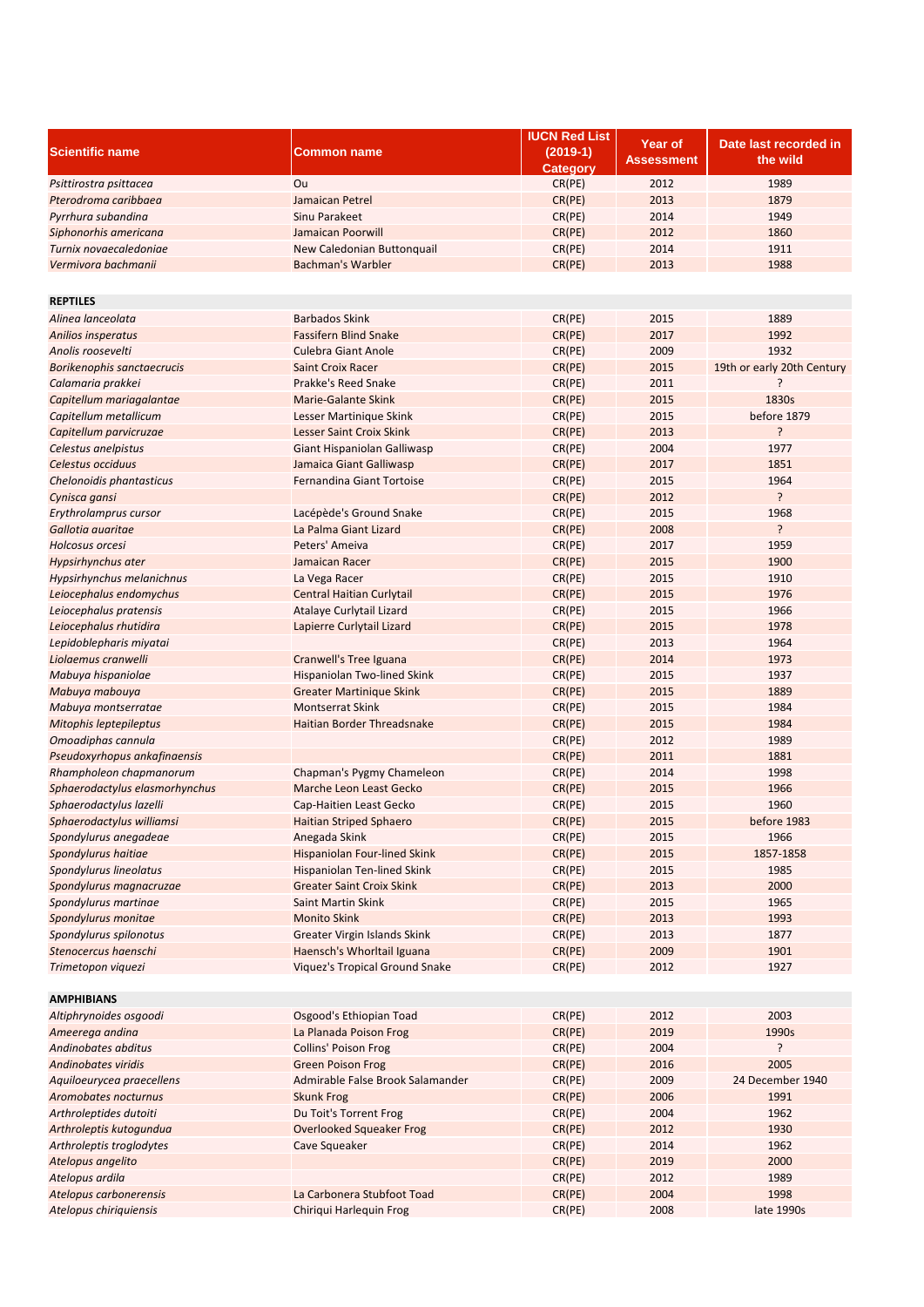|                                    |                                          | <b>IUCN Red List</b> | <b>Year of</b> | Date last recorded in |
|------------------------------------|------------------------------------------|----------------------|----------------|-----------------------|
| <b>Scientific name</b>             | <b>Common name</b>                       | $(2019-1)$           |                | the wild              |
|                                    |                                          | <b>Category</b>      | Assessment     |                       |
| Atelopus chirripoensis             |                                          | CR(PE)               | 2012           | 1980                  |
| Atelopus chocoensis                |                                          | CR(PE)               | 2016           | 1998                  |
| Atelopus chrysocorallus            |                                          | CR(PE)               | 2004           | 1988                  |
| Atelopus ebenoides                 | Huila Stubfoot Toad                      | CR(PE)               | 2017           | 2005                  |
| Atelopus erythropus                | Carabaya Stubfoot Toad                   | CR(PE)               | 2018           | 2004                  |
|                                    | Malvasa Stubfoot Toad                    | CR(PEW)              | 2016           | 2005                  |
| Atelopus eusebianus                |                                          |                      |                |                       |
| Atelopus eusebiodiazi              |                                          | CR(PE)               | 2010           | 1997                  |
| Atelopus farci                     | <b>Forest Stubfoot Toad</b>              | CR(PE)               | 2016           | 2003                  |
| Atelopus gigas                     |                                          | CR(PE)               | 2016           | 1970                  |
| Atelopus guanujo                   | Puca Sapo                                | CR(PE)               | 2004           | 1988                  |
| <b>Atelopus halihelos</b>          | Morona-Santiago Stubfoot Toad            | CR(PE)               | 2006           | 1984                  |
| Atelopus lynchi                    |                                          | CR(PE)               | 2004           | 1984                  |
| Atelopus mindoensis                | Mindo Stubfoot Toad                      | CR(PE)               | 2004           | 1989                  |
| Atelopus minutulus                 | Colombian Stubfoot Toad                  | CR(PE)               | 2016           | 1985                  |
| Atelopus monohernandezii           |                                          | CR(PE)               | 2016           | 1982                  |
| Atelopus nicefori                  | Niceforo's Stubfoot Toad                 | CR(PE)               | 2016           | 1988                  |
|                                    |                                          | CR(PE)               | 2008           | 1990                  |
| Atelopus onorei                    |                                          |                      |                |                       |
| Atelopus orcesi                    | 0                                        | CR(PE)               | 2016           | 1988                  |
| Atelopus oxyrhynchus               | <b>Rednose Stubfoot Toad</b>             | CR(PE)               | 2004           | 1994                  |
| Atelopus pachydermus               | Schmidt's Stubfoot Toad                  | CR(PE)               | 2008           | 1995                  |
| Atelopus pastuso                   |                                          | CR(PE)               | 2012           | 1993                  |
| Atelopus pedimarmoratus            | San Isidro Stubfoot Toad                 | CR(PEW)              | 2016           | 1963                  |
| Atelopus peruensis                 | Peru Stubfoot Toad                       | CR(PE)               | 2006           | ?                     |
| Atelopus petersi                   |                                          | CR(PE)               | 2008           | 1996                  |
| Atelopus petriruizi                | <b>Painted Stubfoot Toad</b>             | CR(PE)               | 2016           | 1998                  |
| Atelopus pictiventris              | <b>Painted Stubfoot Toad</b>             | CR(PE)               | 2016           | 1996                  |
| Atelopus pinangoi                  | Pinango Stubfoot Toad                    | CR(PE)               | 2004           | 1997                  |
|                                    |                                          |                      | 2004           | 1985                  |
| Atelopus planispina                | <b>Flat-spined Atelopus</b>              | CR(PE)               |                |                       |
| Atelopus podocarpus                |                                          | CR(PE)               | 2012           | 1994                  |
| Atelopus quimbaya                  |                                          | CR(PE)               | 2016           | 1997                  |
| Atelopus sernai                    |                                          | CR(PE)               | 2004           | 2000                  |
| Atelopus simulatus                 |                                          | CR(PE)               | 2014           | 2003                  |
| Atelopus sonsonensis               |                                          | CR(PE)               | 2016           | 1996                  |
| Atelopus sorianoi                  | Cloud Forest Stubfoot Toad               | CR(PE)               | 2004           | 1990                  |
| Atelopus subornatus                | <b>Bogota Stubfoot Toad</b>              | CR(PE)               | 2016           | 1993                  |
| Bokermannohyla izecksohni          |                                          | CR(PE)               | 2004           | ŗ                     |
| <b>Bradytriton silus</b>           | Finca Chiblac Salamander                 | CR(PE)               | 2008           | 1976                  |
| Bromeliohyla dendroscarta          | <b>Greater Bromeliad Treefrog</b>        | CR(PE)               | 2004           | 1974                  |
|                                    |                                          |                      |                |                       |
| Charadrahyla altipotens            | <b>Yellow-bellied Voiceless Treefrog</b> | CR(PE)               | 2004           | 1960s                 |
| Charadrahyla trux                  | Spine-fingered Treefrog                  | CR(PE)               | 2004           | ŗ                     |
| <b>Chiropterotriton magnipes</b>   | Bigfoot Splayfoot Salamander             | CR(PE)               | 2008           | ?                     |
| Colostethus jacobuspetersi         |                                          | CR(PE)               | 2004           | 1960s                 |
| Conraua derooi                     | <b>Togo Slippery Frog</b>                | CR(PE)               | 2004           | ŗ                     |
| Craugastor anciano                 | Corquin Robber Frog                      | CR(PE)               | 2004           | ŗ                     |
| Craugastor angelicus               | <b>Angel Robber Frog</b>                 | CR(PE)               | 2008           | 1994                  |
| Craugastor coffeus                 |                                          | CR(PE)               | 2004           | ŗ                     |
| Craugastor cruzi                   | Cruz Robber Frog                         | CR(PE)               | 2004           | 1988                  |
| Craugastor emleni                  |                                          | CR(PE)               | 2004           | 1985                  |
| <b>Craugastor fecundus</b>         |                                          |                      |                | ?                     |
|                                    |                                          | CR(PE)               | 2004           |                       |
| Craugastor gulosus                 |                                          | CR(PE)               | 2013           | 1983                  |
| Craugastor obesus                  |                                          | CR(PE)               | 2013           | 1984                  |
| Craugastor olanchano               |                                          | CR(PE)               | 2004           | ŗ                     |
| Craugastor omoaensis               |                                          | CR(PE)               | 2004           | ?                     |
| Craugastor polymniae               | Sierra Juarez Robber Frog                | CR(PE)               | 2004           | 1983                  |
| Craugastor stadelmani              |                                          | CR(PE)               | 2004           | 1993                  |
| Craugastor trachydermus            |                                          | CR(PE)               | 2004           | ŗ                     |
| Ecnomiohyla echinata               | Oaxacan Fringe-limbed Treefrog           | CR(PE)               | 2004           | 1962                  |
| Ecnomiohyla rabborum               | Rabb's Fringe-limbed Treefrog            | CR(PE)               | 2019           | 2008                  |
|                                    |                                          | CR(PE)               | 2008           | 1990                  |
| Eleutherodactylus eneidae          | Villalba Robber Frog                     |                      |                |                       |
| Eleutherodactylus glanduliferoides | La Visite Robber Frog                    | CR(PE)               | 2008           | 1985                  |
| Eleutherodactylus karlschmidti     | Karl's Robber Frog                       | CR(PE)               | 2008           | 1976 or 1988          |
| Eleutherodactylus orcutti          | <b>Arntully Robber Frog</b>              | CR(PE)               | 2008           | mid 1980s             |
| Eleutherodactylus schmidti         | Schmidt's Robber Frog                    | CR(PE)               | 2008           | mid 1980s             |
| Eleutherodactylus semipalmatus     | Foothill Robber Frog                     | CR(PE)               | 2008           | 1985                  |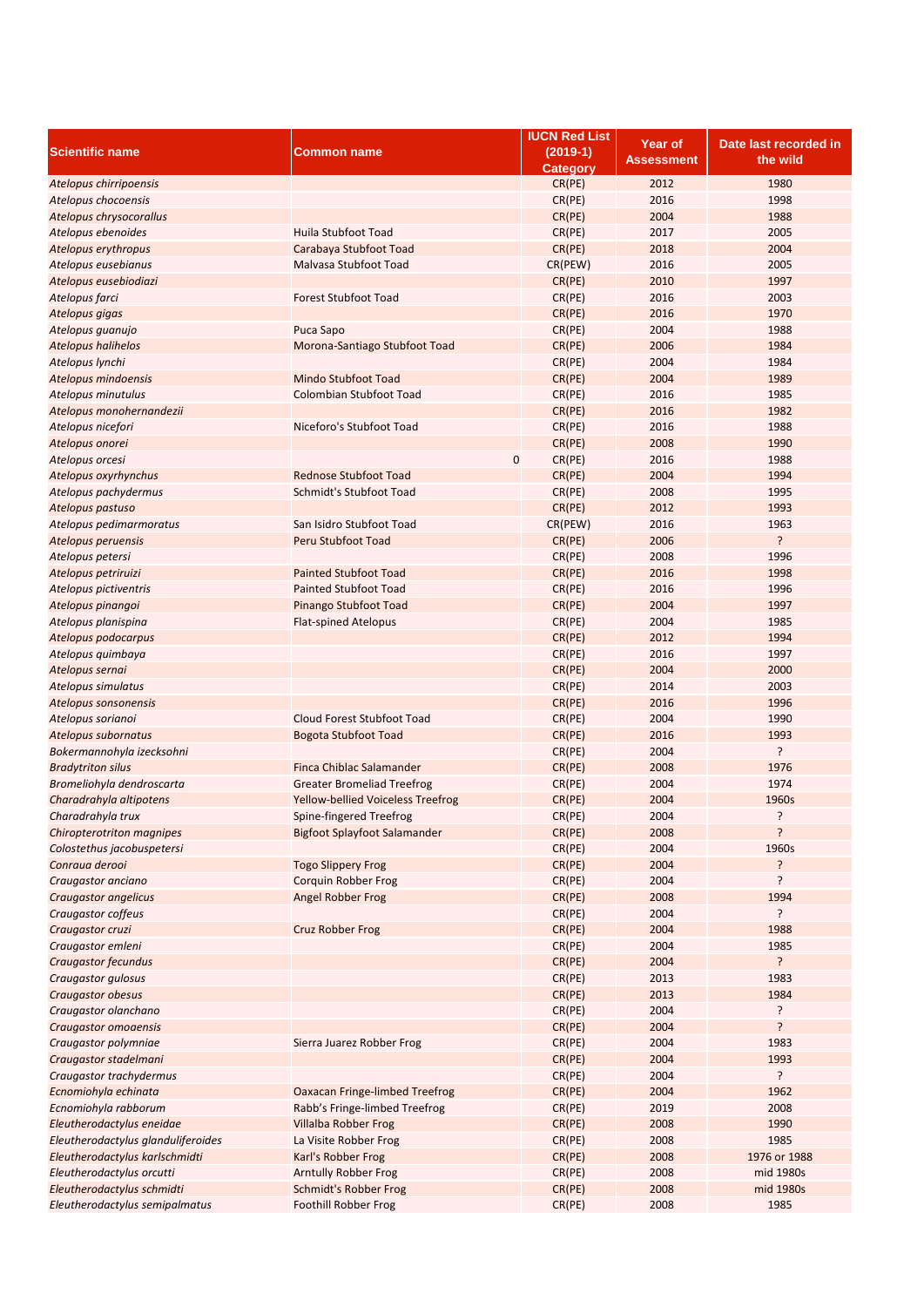|                             |                                       | <b>IUCN Red List</b> | Year of           | Date last recorded in |
|-----------------------------|---------------------------------------|----------------------|-------------------|-----------------------|
| <b>Scientific name</b>      | Common name                           | $(2019-1)$           | <b>Assessment</b> | the wild              |
|                             |                                       | <b>Category</b>      |                   |                       |
| Gastrotheca angustifrons    | <b>Pacific Marsupial Frog</b>         | CR(PE)               | 2019              | 1990s                 |
| Gastrotheca antomia         |                                       | CR(PE)               | 2016              | 1997                  |
| Gastrotheca lauzuricae      | La Siberia Marsupial Frog             | CR(PE)               | 2004              | 1989                  |
| Holoaden bradei             | Itatiaia Highland Frog                | CR(PE)               | 2004              | 1976                  |
| Hyla heinzsteinitzi         |                                       | CR(PE)               | 2008              | ?                     |
| Hyloscirtus chlorosteus     | Parjacti Treefrog                     | CR(PE)               | 2004              | 1970s                 |
| Hyloxalus edwardsi          | <b>Edwards' Rocket Frog</b>           | CR(PE)               | 2004              | 1996                  |
| Hyloxalus ruizi             | <b>Ruiz's Rocket Frog</b>             | CR(PE)               | 2004              | 1979                  |
| Hypsiboas cymbalum          |                                       | CR(PE)               | 2004              | ŗ                     |
| Incilius fastidiosus        | Pico Blanco Toad                      | CR(PE)               | 2008              | ŗ                     |
| Isthmohyla debilis          | <b>Isla Bonita Treefrog</b>           | CR(PE)               | 2008              | 1998                  |
| Isthmura naucampatepetl     | Cofre de Perote Salamander            | CR(PE)               | 2008              | 24 October 1981       |
| Lithobates omiltemanus      | <b>Guerreran Leopard Frog</b>         | CR(PE)               | 2004              | 1978                  |
| Lithobates pueblae          | Puebla Frog                           | CR(PE)               | 2004              | ŗ                     |
| Lithobates tlaloci          | <b>Tlaloc's Leopard Frog</b>          | CR(PE)               | 2004              | 1985                  |
| Litoria castanea            | Yellow-spotted Tree Frog              | CR(PE)               | 2004              | 1980                  |
| Litoria piperata            | <b>Peppered Tree Frog</b>             | CR(PE)               | 2004              | 1973                  |
| Mannophryne neblina         | Sapito Acollarado De Rancho Grande    | CR(PE)               | 2004              | ?                     |
| Melanophryniscus peritus    |                                       | CR(PE)               | 2013              | 1953                  |
| Nannophryne cophotis        | Paramo Toad                           | CR(PE)               | 2018              | 2005                  |
| Nectophrynoides poyntoni    | Poynton's Forest Toad                 | CR(PE)               | 2014              | 2003                  |
| Nymphargus truebae          | Trueb's Cochran Frog                  | CR(PE)               | 2017              | 2005                  |
| Oedipina paucidentata       | El Empalme Worm Salamander            | CR(PE)               | 2008              | 1952                  |
| Oreobates zongoensis        |                                       | CR(PE)               | 2004              | 1996                  |
| Parhoplophryne usambarica   | <b>Amani Forest Frog</b>              | CR(PE)               | 2012              | 1920s                 |
| Peltophryne fluviatica      | Hispaniolan Crestless Toad            | CR(PE)               | 2004              | ŗ                     |
| Philautus jacobsoni         |                                       | CR(PE)               | 2004              | ?                     |
| Phrynobatrachus njiomock    | Lake Oku Puddle Frog                  | CR(PE)               | 2019              | 2010                  |
| Plectrohyla calvicollina    | Cerro Pelón Treefrog                  | CR(PE)               | 2004              | 1984                  |
| Plectrohyla celata          | Oaxaca Treefrog                       | CR(PE)               | 2004              | 1984                  |
| Plectrohyla cembra          | Rana-de Arbol De Sierra Madre Del Sur | CR(PE)               | 2006              | 1993                  |
| Plectrohyla cyanomma        | <b>Blue-eyed Aquatic Treefrog</b>     | CR(PE)               | 2009              | 1980                  |
| Plectrohyla ephemera        | Cerro Las Flores Spikethumb Frog      | CR(PE)               | 2006              | ŗ                     |
| Plectrohyla hazelae         | Hazel's Treefrog                      | CR(PE)               | 2004              | 1984                  |
| Plectrohyla siopela         | <b>Voiceless Treefrog</b>             | CR(PE)               | 2009              | ŗ                     |
| Plectrohyla thorectes       |                                       | CR(PE)               | 2004              | 1984                  |
| Pristimantis albericoi      | Adler's Mottled Treefrog              | CR(PE)               | 2019              | 1986                  |
| Pristimantis bernali        |                                       |                      | 2004              | 1981                  |
|                             | Argelia Robber Frog                   | CR(PE)               | 2016              | 1999                  |
| Pristimantis molybrignus    | Uribe Robber Frog                     | CR(PE)               |                   |                       |
| Pristimantis phragmipleuron | Sugar Robber Frog                     | CR(PE)               | 2016              | 1983                  |
| Proceratophrys moratoi      | <b>Botucatu Escuerzo</b>              | CR(PE)               | 2004              | 1990                  |
| Prostherapis dunni          | Sapito Ninera De Dunn                 | CR(PE)               | 2006              | ŗ                     |
| Pseudoeurycea ahuitzotl     | <b>Imperial Salamander</b>            | CR(PE)               | 2008              | 1960s                 |
| Pseudoeurycea anitae        | Anita's False Brook Salamander        | CR(PE)               | 2008              | 9 August 1976         |
| Pseudoeurycea aquatica      | <b>Aquatic Salamander</b>             | CR(PE)               | 2008              | 1978                  |
| Pseudoeurycea tlahcuiloh    | Green-flecked Salamander              | CR(PE)               | 2008              | 1960s                 |
| Pseudoeurycea unquidentis   | Claw-toothed Salamander               | CR(PE)               | 2009              | 1976                  |
| Rhinella rostrata           | Mesopotamia Beaked Toad               | CR(PE)               | 2004              | 1914                  |
| Rhinoderma rufum            | Northern Darwin's frog                | CR(PE)               | 2008              | 1981                  |
| Scutiger maculatus          | Piebald Alpine Toad                   | CR(PE)               | 2004              | 1970s                 |
| Strabomantis cadenai        | Nutibara Robber Frog                  | CR(PE)               | 2017              | 1982                  |
| Strabomantis necerus        | Mindo Robber Frog                     | CR(PE)               | 2019              | 1995                  |
| Telmatobius cirrhacelis     | Loja Water Frog                       | CR(PE)               | 2008              | 1981                  |
| Telmatobius mendelsoni      |                                       | CR(PE)               | 2017              | 2007                  |
| Telmatobius niger           | <b>Black Water Frog</b>               | CR(PE)               | 2008              | 1994                  |
| Telmatobius pefauri         | <b>Arico Water Frog</b>               | CR(PE)               | 2015              | 1976                  |
| Telmatobius vellardi        | <b>Vellard's Water Frog</b>           | CR(PE)               | 2008              | 1987                  |
| Thorius infernalis          | Atoyac Minute Salamander              | CR(PE)               | 2008              | 1980s                 |
| Thorius munificus           | <b>McDiarmid Thorius</b>              | CR(PE)               | 2008              | 1997                  |
|                             |                                       |                      |                   |                       |
| <b>FISHES</b>               |                                       |                      |                   |                       |
| Acanthobrama centisquama    | Long-spine Bream                      | CR(PE)               | 2013              | early 20th century    |
| Acanthobrama tricolor       | <b>Damascus Bream</b>                 | CR(PE)               | 2013              | 1980s                 |
| Acipenser dabryanus         | Yangtze Sturgeon                      | CR(PE)               | 2009              | ŗ                     |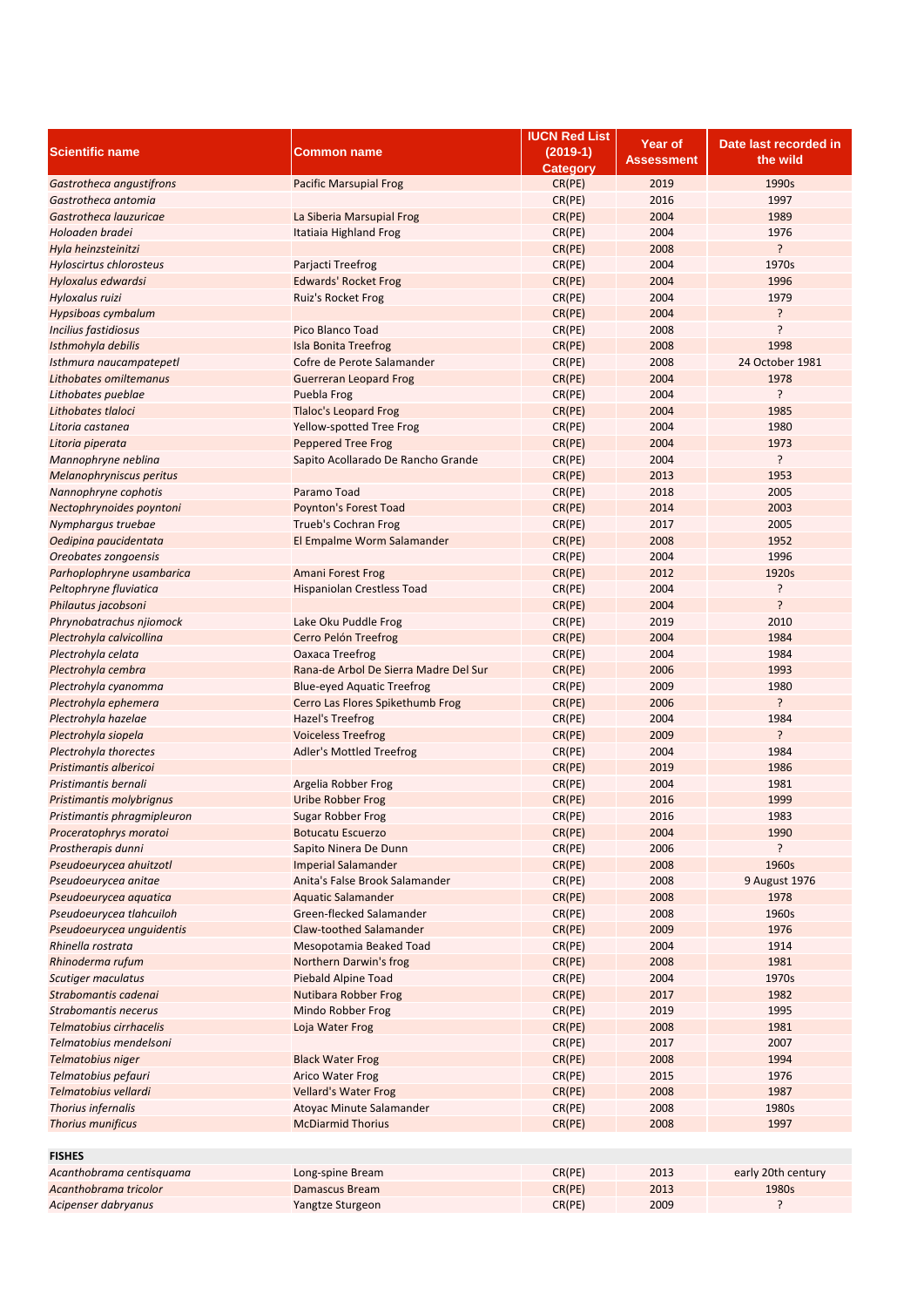|                                |                          | <b>IUCN Red List</b> | <b>Year of</b>    | Date last recorded in |
|--------------------------------|--------------------------|----------------------|-------------------|-----------------------|
| <b>Scientific name</b>         | <b>Common name</b>       | $(2019-1)$           |                   |                       |
|                                |                          | <b>Category</b>      | <b>Assessment</b> | the wild              |
| Acipenser naccarii             | <b>Adriatic Sturgeon</b> | CR(PE)               | 2009              | ?                     |
| Alosa vistonica                |                          | CR(PE)               | 2006              | ?                     |
| Anabarilius giluensis          |                          | CR(PE)               | 2011              | early 1980s           |
|                                |                          |                      |                   |                       |
| Anabarilius yangzonensis       |                          | CR(PE)               | 2011              | ?                     |
| Aphyolebias claudiae           |                          | CR(PE)               | 2014              | 2003                  |
| Azurina eupalama               | <b>Galapagos Damsel</b>  | CR(PE)               | 2008              | 1980s                 |
| Balantiocheilos ambusticauda   | Siamese Bala-shak        | CR(PE)               | 2011              | 1974                  |
| Caecocypris basimi             | <b>Haditha Cavefish</b>  | CR(PE)               | 2013              | 1983                  |
| Carcharhinus hemiodon          | <b>Pondicherry Shark</b> | CR(PE)               | 2003              | 1979                  |
| Cobitis kellei                 | Diyarbakir Spined Loach  | CR(PE)               | 2013              | 1974                  |
| Copadichromis nkatae           |                          | CR(PE)               | 2018              | 1960                  |
|                                |                          | CR(PE)               | 2008              | 1980s                 |
| Coregonus hoferi               |                          |                      |                   |                       |
| Coregonus reighardi            | <b>Shortnose Cisco</b>   | CR(PE)               | 1996              | 1985                  |
| Corematodus shiranus           |                          | CR(PE)               | 2018              | 1997                  |
| <b>Cyprinus barbatus</b>       |                          | CR(PE)               | 2011              | 1982                  |
| Cyprinus ilishaestomus         |                          | CR(PE)               | 2009              | late 1970s            |
| <b>Cyprinus micristius</b>     | Dianchi Carp             | CR(PE)               | 2008              | 1980s                 |
| Cyprinus gionghaiensis         |                          | CR(PE)               | 2007              | ?                     |
| Cyprinus yunnanensis           |                          | CR(PE)               | 2009              | late 1970s            |
| Fundulopanchax powelli         |                          | CR(PE)               | 2006              | ?                     |
|                                |                          |                      | 2010              | 1985                  |
| Haplochromis aelocephalus      |                          | CR(PE)               |                   |                       |
| Haplochromis antleter          |                          | CR(PE)               | 2010              | 1982                  |
| Haplochromis apogonoides       |                          | CR(PE)               | 2010              | 1983                  |
| Haplochromis argenteus         |                          | CR(PE)               | 2010              | 1983                  |
| Haplochromis barbarae          |                          | CR(PE)               | 2010              | 1985                  |
| Haplochromis bareli            |                          | CR(PE)               | 2010              | 1985                  |
| Haplochromis brownae           |                          | CR(PE)               | 2010              | 1980                  |
| Haplochromis cassius           |                          | CR(PE)               | 2010              | 1986                  |
| <b>Haplochromis cinctus</b>    |                          | CR(PE)               | 2010              | 1982                  |
| Haplochromis cnester           |                          | CR(PE)               | 2010              | 1983                  |
| Haplochromis coprologus        |                          | CR(PE)               | 2010              | 1982                  |
|                                |                          |                      |                   |                       |
| Haplochromis crassilabris      |                          | CR(PE)               | 2010              | 1980                  |
| Haplochromis crocopeplus       |                          | CR(PE)               | 2010              | 1985                  |
| Haplochromis dentex            |                          | CR(PE)               | 2010              | 1987                  |
| <b>Haplochromis dichrourus</b> |                          | CR(PE)               | 2010              | 1986                  |
| Haplochromis flavipinnis       |                          | CR(PE)               | 2010              | 1984                  |
| Haplochromis granti            |                          | CR(PE)               | 2010              | 1986                  |
| Haplochromis quiarti           |                          | CR(PE)               | 2010              | 1985                  |
| Haplochromis heusinkveldi      |                          | CR(PE)               | 2010              | 1985                  |
| <b>Haplochromis hiatus</b>     |                          | CR(PE)               | 2010              | 1980                  |
|                                |                          |                      |                   |                       |
| Haplochromis iris              |                          | CR(PE)               | 2010              | 1980                  |
| Haplochromis ishmaeli          |                          | CR(PE)               | 2010              | 1991                  |
| Haplochromis katunzii          |                          | CR(PE)               | 2010              | 1982                  |
| Haplochromis longirostris      |                          | CR(PE)               | 2010              | 1985                  |
| Haplochromis macrognathus      |                          | CR(PE)               | 2010              | 1985                  |
| Haplochromis martini           |                          | CR(PE)               | 2010              | 1985                  |
| Haplochromis michaeli          |                          | CR(PE)               | 2010              | 1985                  |
| Haplochromis microdon          |                          | CR(PE)               | 2010              | 1985                  |
| Haplochromis mylergates        |                          | CR(PE)               | 2010              | 1983                  |
| Haplochromis nanoserranus      |                          | CR(PE)               | 2010              | 1986                  |
| Haplochromis pancitrinus       |                          | CR(PE)               | 2010              | 1986                  |
| Haplochromis parvidens         |                          | CR(PE)               | 2010              | 1995                  |
|                                |                          |                      |                   |                       |
| Haplochromis percoides         |                          | CR(PE)               | 2010              | 1986                  |
| Haplochromis perrieri          |                          | CR(PE)               | 2010              | 1986                  |
| Haplochromis plutonius         |                          | CR(PE)               | 2010              | 1980                  |
| Haplochromis ptistes           |                          | CR(PE)               | 2010              | 1984                  |
| Haplochromis pyrrhopteryx      |                          | CR(PE)               | 2010              | 1983                  |
| Haplochromis sphex             |                          | CR(PE)               | 2010              | 1986                  |
| Haplochromis sulphureus        |                          | CR(PE)               | 2010              | 1985                  |
| Haplochromis teegelaari        |                          | CR(PE)               | 2010              | 1986                  |
| Haplochromis theliodon         |                          |                      | 2010              | 1993                  |
|                                |                          | CR(PE)               |                   |                       |
| Haplochromis ushindi           |                          | CR(PE)               | 2010              | 1980                  |
| Haplochromis victorianus       |                          | CR(PE)               | 2010              | 1985                  |
| Haplochromis vonlinnei         |                          | CR(PE)               | 2010              | 1980                  |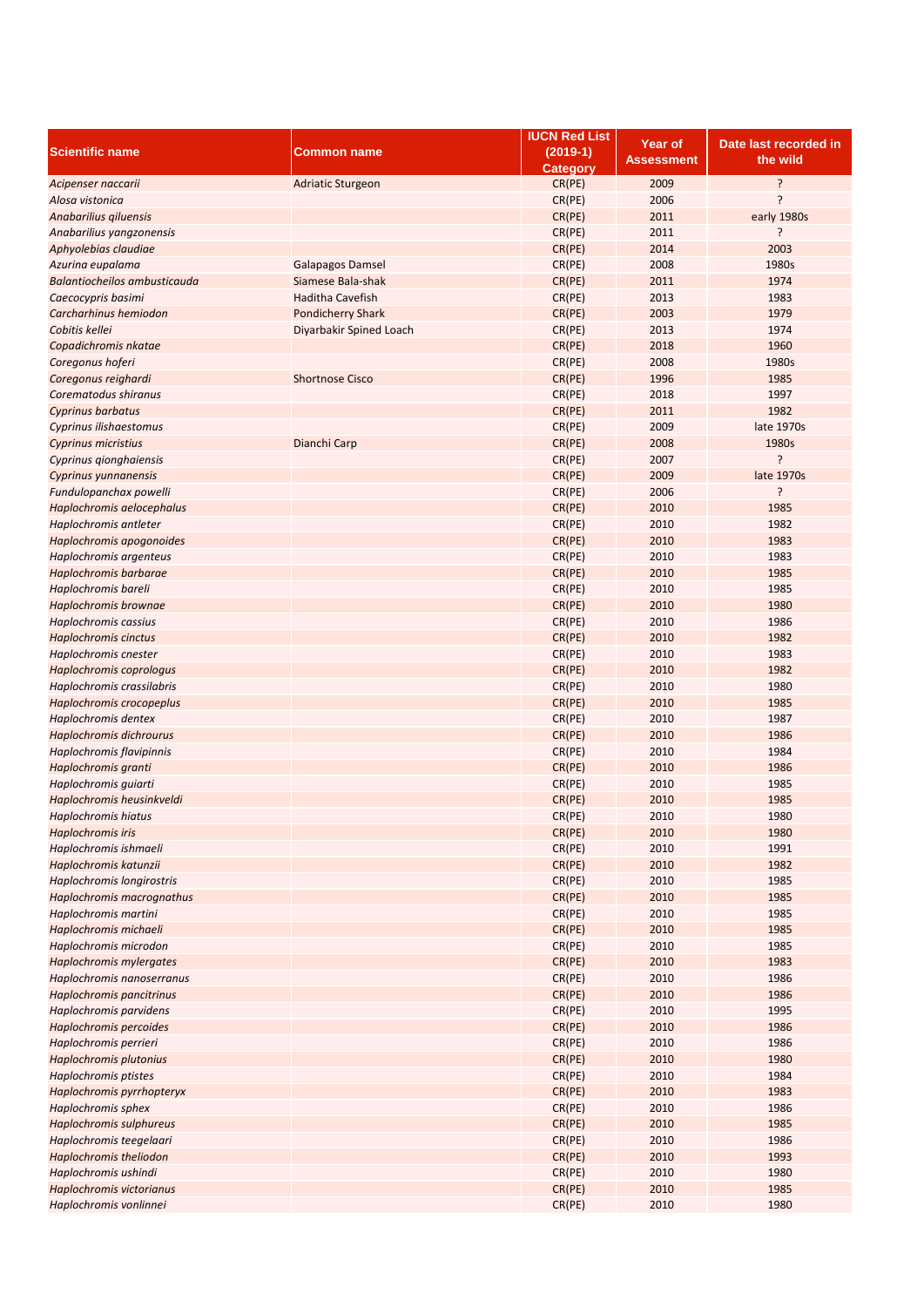|                                   |                                   | <b>IUCN Red List</b> | Year of           | Date last recorded in    |
|-----------------------------------|-----------------------------------|----------------------|-------------------|--------------------------|
| <b>Scientific name</b>            | Common name                       | $(2019-1)$           | <b>Assessment</b> | the wild                 |
|                                   |                                   | <b>Category</b>      |                   |                          |
| Haplochromis xenostoma            |                                   | CR(PE)               | 2010              | 1983                     |
| Hemibagrus punctatus              | Nilgiri Mystus                    | CR(PE)               | 2010              | late 1990s               |
| Hypselobarbus pulchellus          |                                   | CR(PE)               | 2011              | 1870                     |
| Knipowitschia cameliae            |                                   | CR(PE)               | 2008              | 1994                     |
| <b>Neolissochilus bovanicus</b>   | <b>Bovany Barb</b>                | CR(PE)               | 2010              | 1998                     |
| Nyassachromis breviceps           |                                   | CR(PE)               | 2018              | 1997                     |
| Oreochromis lidole                |                                   | CR(PE)               | 2018              | 1992                     |
| Pantanodon sp. nov. 'Manombo'     |                                   | CR(PE)               | 2004              | 1997                     |
| Parapsilorhynchus prateri         | Deolali Minnow                    | CR(PE)               | 2010              | 1937                     |
| Paraschistura chrysicristinae     | Diyarbakır Loach                  | CR(PE)               | 2014              | 1970s                    |
| Poropuntius chonglingchungi       |                                   | CR(PE)               | 2011              | 1980s                    |
| Psephurus gladius                 | <b>Chinese Paddlefish</b>         | CR(PE)               | 2009              | 2003                     |
|                                   |                                   | CR(PE)               | 2014              | 1948                     |
| Pseudophoxinus sojuchbulagi       | Akstafa Spring Roach              |                      |                   |                          |
| Pseudophoxinus syriacus           | <b>Barada Spring Minnow</b>       | CR(PE)               | 2013              | 2008                     |
| Pseudoscaphirhynchus fedtschenkoi | Syr-darya Shovelnose Sturgeon     | CR(PE)               | 2009              | 1960s                    |
| Ptychochromoides betsileanus      | <b>Trondo Mainty</b>              | CR(PE)               | 2016              | 1994                     |
| Puntius deccanensis               | Deccan Barb                       | CR(PE)               | 2010              | ?                        |
| Rhizosomichthys totae             | Pez Graso                         | CR(PE)               | 2014              | 1958                     |
| Schistura nasifilis               |                                   | CR(PE)               | 2010              | 1936                     |
| Schistura tenura                  |                                   | CR(PE)               | 2011              | 1998                     |
| Sciaena callaensis                |                                   | CR(PE)               | 2009              | 1966                     |
| Stiphodon discotorquatus          |                                   | CR(PE)               | 2011              | 1985                     |
| Systomus compressiformis          |                                   | CR(PE)               | 2011              | 1994                     |
| Torpedo suessii                   | Red Sea Torpedo                   | CR(PE)               | 2017              | 1898                     |
| Urolophus javanicus               | Java Stingaree                    | CR(PE)               | 2006              | mid 19th century         |
| Xenoclarias eupogon               | Lake Victoria Deepwater Catfish   | CR(PE)               | 2006              | 1987                     |
|                                   |                                   |                      |                   |                          |
| <b>INVERTEBRATES</b>              |                                   |                      |                   |                          |
| Aaadonta angaurana                |                                   | CR(PE)               | 2011              | 1936                     |
|                                   |                                   |                      |                   |                          |
| Aaadonta kinlochi                 |                                   | CR(PE)               | 2011              | before 2003              |
| Aaadonta pelewana                 |                                   | CR(PE)               | 2011              | ŗ.                       |
| Acanthothericles bicoloripes      | Morogoro Pretty Grasshopper       | CR(PE)               | 2014              | 1939                     |
| Afrogarypus seychellesensis       |                                   | CR(PE)               | 2012              | 1940                     |
| Allaga ambigua                    | Zanzibar Giant Forest Grasshopper | CR(PE)               | 2013              | 1898                     |
| Alzoniella galaica                |                                   | CR(PE)               | 2009              | ?                        |
| Ameles fasciipennis               | <b>Spined Dwarf Mantis</b>        | CR(PE)               | 2014              | end of 19th century,     |
|                                   |                                   |                      |                   | probably 1871            |
| Andrena labiatula                 |                                   | CR(PE)               | 2013              | 1963                     |
| Andriana hancocki                 | Big Royal Pygmy Grasshopper       | CR(PE)               | 2017              | 1971                     |
| Anischnansis burtti               | Usambara Splendid Grasshopper     | CR(PE)               | 2013              | 1966                     |
| Anisogomphus solitaris            |                                   | CR(PE)               | 2006              | 1970s                    |
| Anonconotus apenninigenus         | Southern Alpine Bush-cricket      | CR(PE)               | 2015              | 1881                     |
| Aporodrilus mortenseni            |                                   | CR(PE)               | 2017              | 1915                     |
| Aspatharia divaricata             |                                   | CR(PE)               | 2016              | 1898                     |
| Atlantica engonata                |                                   | CR(PE)               | 2016              | 1852                     |
|                                   |                                   |                      |                   | dead shells between 2000 |
| Atlantica gomerensis              |                                   | CR(PE)               | 2016              | and 2011                 |
| Atlantica guerinianus             | <b>Madeiran Land Snail</b>        | CR(PE)               | 2016              | 1860s                    |
| Atlantica putrescens              |                                   | CR(PE)               | 2016              | 1852                     |
| Atya brachyrhinus                 |                                   | CR(PE)               | 2012              | 1972                     |
| Balta crassivenosa                |                                   | CR(PE)               | 2007              | 1908                     |
| Beddomeia tumida                  |                                   | CR(PE)               | 2011              | pre 1889                 |
| Belgrandia moitessieri            |                                   |                      | 2009              | ?                        |
|                                   |                                   | CR(PE)               |                   |                          |
| Belgrandia varica                 |                                   | CR(PE)               | 2009              | 1870                     |
| Belgrandiella boetersi            |                                   | CR(PE)               | 2010              | ŗ                        |
| Belgrandiella cavernica           |                                   | CR(PE)               | 2013              | 1957                     |
| Belgrandiella kreisslorum         |                                   | CR(PE)               | 2010              | 1981                     |
| Belgrandiella multiformis         |                                   | CR(PE)               | 2009              | ?                        |
| Bellamya phthinotropis            |                                   | CR(PE)               | 2015              | 1954                     |
| <b>Bembidion derelictus</b>       | Ground-beetle                     | CR(PE)               | 2016              | 1888                     |
| <b>Biantes parvulus</b>           |                                   | CR(PE)               | 2012              | 1972                     |
| <b>Bombus rubriventris</b>        |                                   | CR(PE)               | 2012              | 1835                     |
| <b>Bulimulus achatellinus</b>     |                                   | CR(PE)               | 2003              | 1980s                    |
| <b>Bulimulus adelphus</b>         |                                   | CR(PE)               | 2003              | ?                        |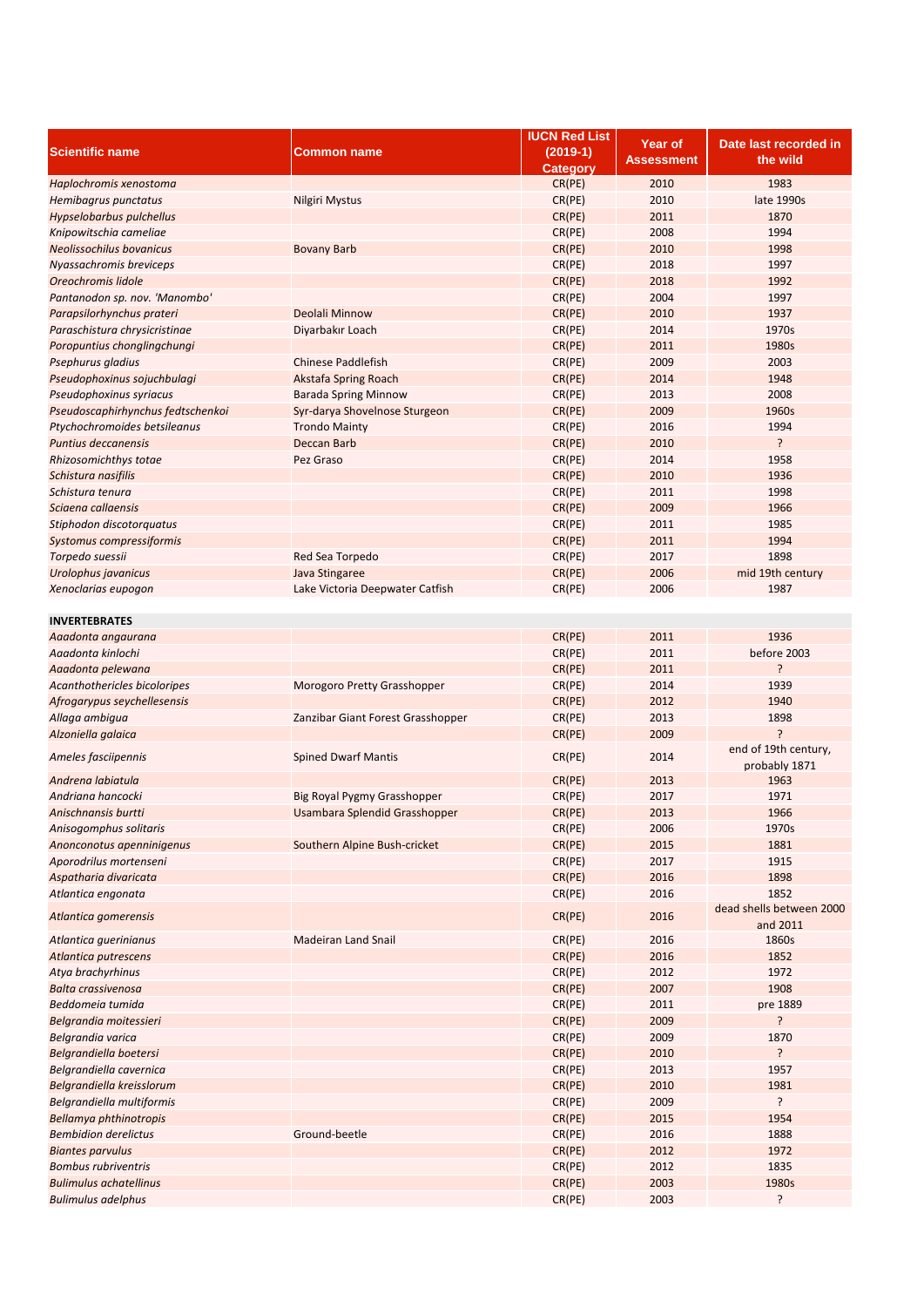|                                  |                                    | <b>IUCN Red List</b> | Year of    | Date last recorded in |
|----------------------------------|------------------------------------|----------------------|------------|-----------------------|
| <b>Scientific name</b>           | Common name                        | $(2019-1)$           |            |                       |
|                                  |                                    | <b>Category</b>      | Assessment | the wild              |
| Bulimulus deridderi              |                                    | CR(PE)               | 2003       | <sup>2</sup>          |
| <b>Bulimulus duncanus</b>        |                                    | CR(PE)               | 2003       | before 1893           |
| <b>Bulimulus eos</b>             |                                    | CR(PE)               | 2003       | ?                     |
| <b>Bulimulus lycodus</b>         |                                    | CR(PE)               | 2003       | 5                     |
| <b>Bulimulus saeronius</b>       |                                    | CR(PE)               | 2003       | ŗ                     |
|                                  |                                    |                      |            | ŗ                     |
| Bulimulus sp. nov. 'josevillani' |                                    | CR(PE)               | 2003       |                       |
| Bulimulus sp. nov. 'krameri'     |                                    | CR(PE)               | 2003       | ?                     |
| Bulimulus sp. nov. 'nilsodhneri' |                                    | CR(PE)               | 2003       | 5                     |
| Bulimulus sp. nov. 'tuideroyi'   |                                    | CR(PE)               | 2003       | ?                     |
| Bulimulus sp. nov. 'vanmoli'     |                                    | CR(PE)               | 2003       | ŗ                     |
| <b>Bulimulus tanneri</b>         |                                    | CR(PE)               | 2003       | ŗ                     |
| Bythinella eutrepha              |                                    | CR(PE)               | 2009       | 5                     |
| Bythiospeum dubium               |                                    | CR(PE)               | 2008       | ŗ                     |
| Bythiospeum gonostoma            |                                    | CR(PE)               | 2010       | ŗ                     |
| Bythiospeum putei                |                                    | CR(PE)               | 2010       | 1961                  |
| Bythiospeum turritum             |                                    | CR(PE)               | 2011       | ŗ                     |
| Cambarellus areolatus            |                                    | CR(PE)               | 2010       | ŗ                     |
| Cambarus veitchorum              | White Spring Cave Crayfish         | CR(PE)               | 2010       | 1968                  |
| Caridina apodosis                |                                    | CR(PE)               | 2011       | 1944                  |
|                                  | Sulawesi Cardinal Shrimp           |                      | 2018       | 2013                  |
| Caridina dennerli                |                                    | CR(PEW)              |            |                       |
| Caridina yilong                  |                                    | CR(PE)               | 2012       | 1983                  |
| Ceratophallus concavus           |                                    | CR(PE)               | 2016       | 1953                  |
| Ceratophallus subtilis           |                                    | CR(PE)               | 2016       | 1951                  |
| Ceratophysella sp. nov. 'HC'     |                                    | CR(PE)               | 2016       | 2006                  |
| Ceylonosticta adami              |                                    | CR(PE)               | 2006       | 1930s                 |
| Ceylonosticta austeni            |                                    | CR(PE)               | 2006       | ŗ                     |
| Ceylonosticta montana            |                                    | CR(PE)               | 2006       | 1930s                 |
| Ceylonosticta submontana         |                                    | CR(PE)               | 2006       | 1930s                 |
| Chlorocypha jejuna               | Togo Red Jewel                     | CR(PE)               | 2006       | 1890s                 |
| Chromomastax movogovodia         | Morogoro Monkey Grasshopper        | CR(PE)               | 2014       | 1934                  |
| Chromousambilla burtti           | Mpwapwa Silent Grasshopper         | CR(PE)               | 2014       | 1947                  |
| Coelatura rothschildi            |                                    | CR(PE)               | 2016       | 1980s                 |
| Coneuplecta turrita              |                                    | CR(PE)               | 2011       | 1936                  |
| Conturbatia crenata              |                                    |                      | 2006       | 2000                  |
|                                  |                                    | CR(PE)               |            | ca 1900               |
| Cornicandovia australica         | Lord Howe Horn-headed Stick-insect | CR(PE)               | 2016       |                       |
| Cryphiops luscus                 |                                    | CR(PE)               | 2012       | 1986                  |
| Cryptella tamaranensis           |                                    | CR(PE)               | 2016       | 1887                  |
| Cryptotettix insularis           | Island Hiding Pygmy Grasshopper    | CR(PE)               | 2017       | 1959                  |
| Cuneopsis demangei               |                                    | CR(PE)               | 2010       | 1929                  |
| Delamarephorura tami             |                                    | CR(PE)               | 2016       | 2004                  |
| Delos gardineri                  |                                    | CR(PE)               | 2011       | 1890s                 |
| Dianella schlickumi              |                                    | CR(PE)               | 2009       | 1980s                 |
| Diglossosternoides curiosus      |                                    | CR(PE)               | 2012       | 1984                  |
| Diplommatina alata               |                                    | CR(PE)               | 2011       | 1936                  |
| Diplommatina aurea               |                                    | CR(PE)               | 2011       | 1936                  |
| Diplommatina gibboni             |                                    | CR(PE)               | 2011       | 1936                  |
| Discula lyelliana                |                                    | CR(PE)               | 2010       | 1870s                 |
| Discula tetrica                  |                                    | CR(PE)               | 2010       | Ś.                    |
| Dreissena caspia                 |                                    |                      | 2011       | 1980                  |
|                                  |                                    | CR(PE)               |            | 1980s                 |
| Elimia troostiana                | Mossy Elimia                       | CR(PE)               | 2011       |                       |
| Enallagma maldivense             |                                    | CR(PE)               | 2007       | 1902 or before        |
| Endodonta apiculata              |                                    | CR(PE)               | 2000       | 1930s                 |
| Ephippiger camillae              | Camilla's Saddle Bush-cricket      | CR(PE)               | 2015       | 1880                  |
| Epioblasma othcaloogensis        | Southern Acorn Riffle Shell        | CR(PE)               | 2012       | 1974                  |
| Eua globosa                      | Fat Eua snail                      | CR(PE)               | 2011       | 1970                  |
| Eupera crassa                    |                                    | CR(PE)               | 2016       | 1954                  |
| Eupithecia ogilviata             | <b>Geometer Moth</b>               | CR(PE)               | 2017       | 1905                  |
| Eupropacris abbreviata           | Kilosa Noble Grasshopper           | CR(PE)               | 2013       | 1926                  |
| Euschmidtia bidens               | Mlingano Monkey Grasshopper        | CR(PE)               | 2014       | 1953                  |
| Euschmidtia burtti               | <b>Burtt's Monkey Grasshopper</b>  | CR(PE)               | 2014       | 1954                  |
| Euschmidtia dirshi               | <b>Dirsh's Monkey Grasshopper</b>  | CR(PE)               | 2014       | 1954                  |
| Euschmidtia phippsi              | Phipps' Monkey Grasshopper         | CR(PE)               | 2014       | 1952                  |
| Euschmidtia viridifasciata       | Dar-es-Salaam Monkey Grasshopper   | CR(PE)               | 2014       | 1964                  |
|                                  |                                    |                      | 2012       | 1975                  |
| Euso muehlenbergi                |                                    | CR(PE)               |            |                       |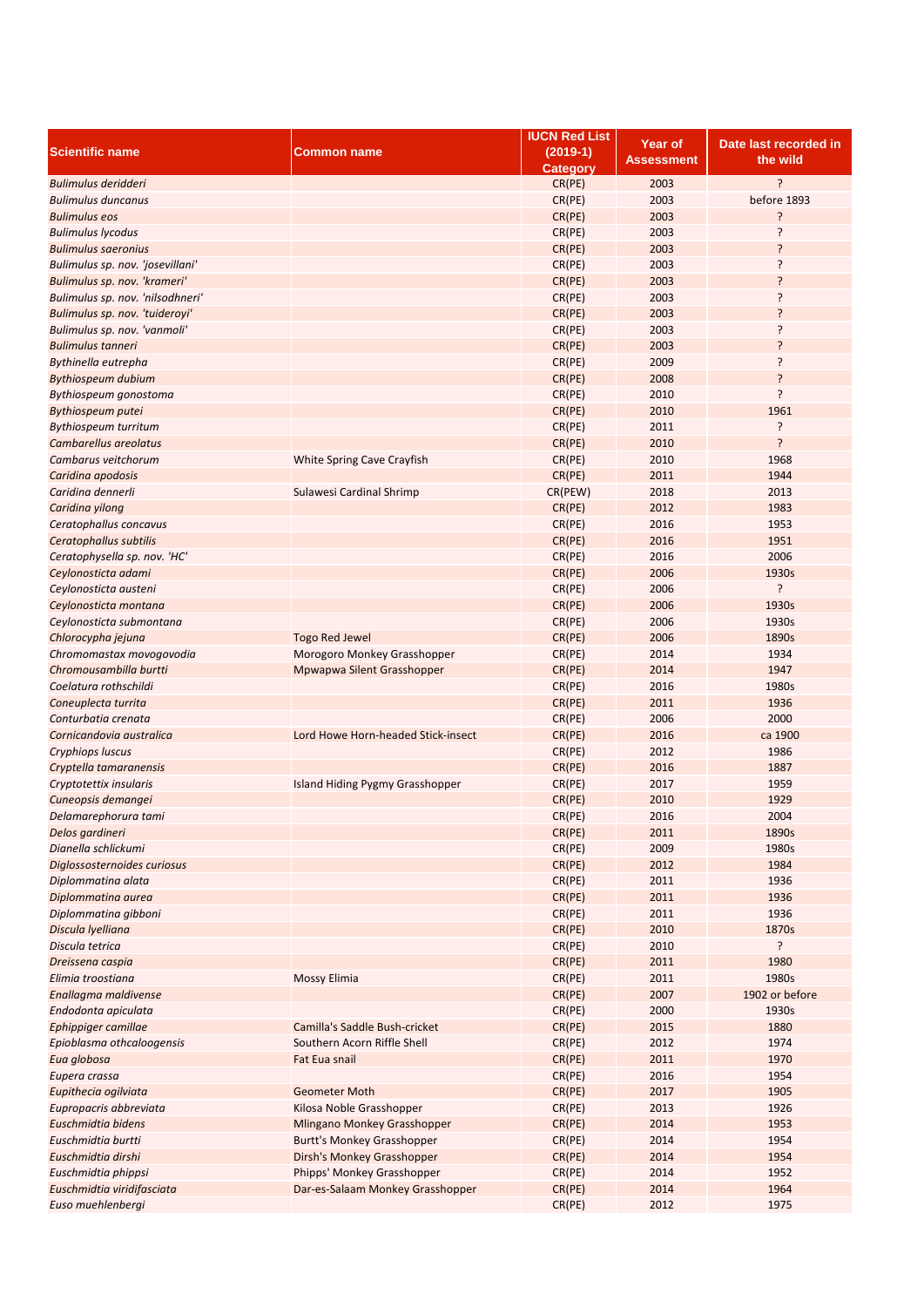|                                |                                      | <b>IUCN Red List</b> | <b>Year of</b>    | Date last recorded in  |
|--------------------------------|--------------------------------------|----------------------|-------------------|------------------------|
| <b>Scientific name</b>         | Common name                          | $(2019-1)$           |                   | the wild               |
|                                |                                      | <b>Category</b>      | <b>Assessment</b> |                        |
| Evergoderes cabrerai           | <b>Gran Canaria Bush-cricket</b>     | CR(PE)               | 2012              | 1966                   |
| Falsipyrgula beysehirana       |                                      | CR(PE)               | 2013              | 1990s                  |
| Gabbiella barthi               |                                      | CR(PE)               | 2015              | 1980                   |
| Gabbiella matadina             |                                      | CR(PE)               | 2008              | ŗ                      |
| Gamasomorpha austera           |                                      | CR(PE)               | 2012              | 1892                   |
|                                |                                      |                      |                   |                        |
| Geomitra delphinuloides        |                                      | CR(PE)               | 2010              | 1870s                  |
| Geostiba melanocephala         | Rove beetle                          | CR(PE)               | 2017              | 1876                   |
| Graecoanatolica brevis         |                                      | CR(PE)               | 2013              | before 1973            |
| Graecoanatolica conica         |                                      | CR(PE)               | 2013              | 1973                   |
| <b>Heliogomphus lyratus</b>    |                                      | CR(PE)               | 2006              | 1930s                  |
| Heliogomphus nietneri          |                                      | CR(PE)               | 2006              | 1870s                  |
| Hemicycla modesta              |                                      | CR(PE)               | 2011              | ?                      |
| Henrigirardia wienini          |                                      | CR(PE)               | 2009              | ?                      |
| Heteragrion peregrinum         |                                      | CR(PE)               | 2014              | 1917                   |
| Holocompsa pusilla             |                                      | CR(PE)               | 2007              | 1908                   |
| Holozoster ovalis              |                                      | CR(PE)               | 2012              | 1972                   |
|                                |                                      |                      |                   |                        |
| Homoeodera asteris             | <b>Flagstaff Fungus Weevil</b>       | CR(PE)               | 2017              | 1876                   |
| Homoeodera nodulipennis        | Knobbly-winged Fungus Weevil         | CR(PE)               | 2017              | February 1876          |
| <b>Hybotettix camelus</b>      | Camelback Royal Pygmy Grasshopper    | CR(PE)               | 2017              | before 1967            |
| Hydrobia anatolica             |                                      | CR(PE)               | 2013              | before 1994            |
| <b>Hylekobolus latifrons</b>   | Wide-headed Wood-Millipede           | CR(PE)               | 2017              | 1926                   |
| Hystricella vermetiformis      |                                      | CR(PE)               | 2016              | 1985                   |
| Ibalonius Iomani               |                                      | CR(PE)               | 2012              | 1972                   |
| Idioctis intertidalis          |                                      | CR(PE)               | 2012              | 1999                   |
| Iglica gratulabunda            |                                      | CR(PE)               | 2009              | before 1992            |
| Islamia bendidis               |                                      | CR(PE)               | 2010              | ŗ                      |
|                                |                                      |                      |                   | before 2000            |
| Islamia graeca                 |                                      | CR(PE)               | 2009              |                        |
| Islamia hadei                  |                                      | CR(PE)               | 2009              | ç                      |
| Islamia pseudorientalica       |                                      | CR(PE)               | 2009              | before 1973            |
| Islamia zermanica              |                                      | CR(PE)               | 2009              | ŗ                      |
| Isophya boldyrevi              | <b>Boldyrev's Plump Bush-cricket</b> | CR(PE)               | 2015              | 1915                   |
| Italopodisma baccettii         | Baccetti's Apennine Grasshopper      | CR(PE)               | 2015              | 1996                   |
| Janulus pompylius              |                                      | CR(PE)               | 2016              | 1865                   |
| Kerzhneria hirsuta             | Kerzhner's Bug                       | CR(PE)               | 2018              | 1/4/1967               |
| Kirelia carinata               |                                      | CR(PE)               | 2013              | 1970s                  |
| Kubaryia pilikia               |                                      | CR(PE)               | 2011              | 2003                   |
| Lamprotula crassa              |                                      | CR(PE)               | 2010              | 1990s                  |
|                                |                                      |                      |                   |                        |
| Lamprotula liedtkei            |                                      | CR(PE)               | 2010              | ?                      |
| Lamprotula nodulosa            |                                      | CR(PE)               | 2010              | ?                      |
| Lantzia carinata               |                                      | CR(PE)               | 2016              | 1992                   |
| Lauopa mbalavuana              |                                      | CR(PE)               | 2011              | 1860s                  |
| Leiostyla abbreviata           | Madeiran Land Snail                  | CR(PE)               | 2010              | 1870s                  |
| Leiostyla cassida              |                                      | CR(PE)               | 2010              | 1870s                  |
| Leiostyla gibba                | <b>Madeiran Land Snail</b>           | CR(PE)               | 2010              | 1878 (dead)            |
| Leiostyla simulator            |                                      | CR(PE)               | 2010              | ?                      |
| Lindbergia gittenbergeri       |                                      | CR(PE)               | 2016              | 1978                   |
| Macrobrachium denticulatum     |                                      | CR(PE)               | 2012              | 1995                   |
|                                |                                      |                      | 2011              |                        |
| Macrobrachium oxyphilus        |                                      | CR(PE)               |                   | before 2003            |
| Macrobrachium purpureamanus    |                                      | CR(PE)               | 2012              | before 1998            |
| Macrobrachium scorteccii       |                                      | CR(PE)               | 2012              | 1957                   |
| Macromia flinti                |                                      | CR(PE)               | 2006              | 1970s                  |
| Madgeaconcha sevathiani        |                                      | CR(PE)               | 2013              | never seen in the wild |
| Maoridrilus felix              |                                      | CR(PE)               | 2017              | 2010                   |
| Margarya yangtsunghaiensis     |                                      | CR(PE)               | 2008              | 1949                   |
| Marstonia ozarkensis           | <b>Ozark Pyrg</b>                    | CR(PE)               | 2012              | 1997                   |
| Mecistocephalus cyclops        |                                      | CR(PE)               | 2012              | 1892                   |
| Mecistocephalus sechellarum    |                                      | CR(PE)               | 2012              | 1972                   |
| Megachile cypricola            |                                      | CR(PE)               | 2014              | 1950                   |
|                                | <b>Molokai Damselfly</b>             | CR(PE)               | 2006              | 1940s                  |
| <b>Megalagrion molokaiense</b> |                                      |                      |                   |                        |
| Melanoides agglutinans         |                                      | CR(PE)               | 2008              | 1941                   |
| Melanopsis germaini            |                                      | CR(PE)               | 2014              | 1955                   |
| Melanopsis infracincta         |                                      | CR(PE)               | 2014              | 1940s                  |
| Melanopsis khabourensis        |                                      | CR(PE)               | 2013              | 1939                   |
| Melanopsis pachya              |                                      | CR(PE)               | 2013              | 1930s                  |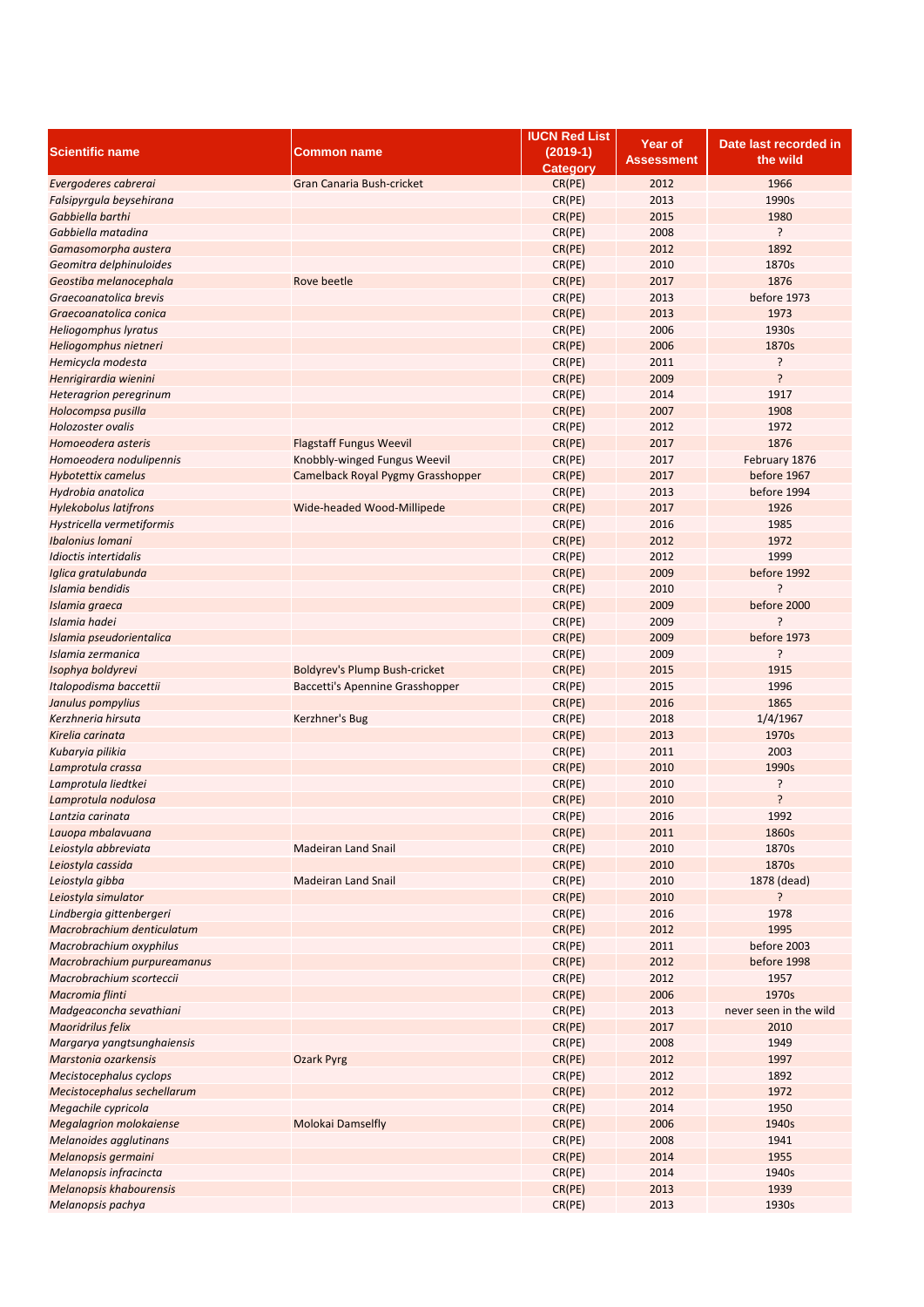|                           |                                    | <b>IUCN Red List</b> | Year of    | Date last recorded in |
|---------------------------|------------------------------------|----------------------|------------|-----------------------|
| <b>Scientific name</b>    | <b>Common name</b>                 | $(2019-1)$           | Assessment | the wild              |
|                           |                                    | <b>Category</b>      |            |                       |
| Mercuria punica           |                                    | CR(PE)               | 2007       | ?                     |
| Meta barreti              |                                    | CR(PE)               | 2018       | 1987                  |
| Metaleptobasis gibbosa    |                                    | CR(PE)               | 2014       | 22 September 2005     |
| Millepora boschmai        |                                    | CR(PE)               | 2008       | early 1990s           |
| Mitraceras crassipalpum   |                                    | CR(PE)               | 2012       | 1972                  |
| Moneta coercervea         |                                    | CR(PE)               | 2012       | 1972                  |
|                           |                                    |                      | 2011       | ?                     |
| Monilearia pulverulenta   |                                    | CR(PE)               |            |                       |
| Montserratina becasis     |                                    | CR(PE)               | 2011       | 1890s                 |
| Napaeus arinagaensis      |                                    | CR(PE)               | 2016       | 2010 (but not living) |
| Neritina tiassalensis     |                                    | CR(PE)               | 2006       | before 1980s          |
| Nesiergus gardineri       |                                    | CR(PE)               | 2012       | 1974                  |
| Nesiergus halophilus      |                                    | CR(PE)               | 2012       | 1972                  |
| <b>Nesotes azoricus</b>   | <b>Darkling Beetle</b>             | CR(PE)               | 2017       | 1867                  |
| Nomada siciliensis        |                                    | CR(PE)               | 2014       | 1885                  |
| Nyhimbricus wollastoni    | <b>Wollaston's Leafhopper</b>      | CR(PE)               | 2018       | 1876                  |
| Obovaria haddletoni       | <b>Haddleton Lampmussel</b>        | CR(PE)               | 2012       | around 1970           |
| Octochaetus levis         |                                    | CR(PE)               | 2017       | 1876                  |
| Octochaetus microchaetus  |                                    | CR(PE)               | 2017       | 1876                  |
| Ohridohauffenia minuta    |                                    | CR(PE)               | 2009       | <sup>2</sup>          |
|                           |                                    | CR(PE)               | 2011       | 1850s                 |
| Omphalotropis ingens      |                                    |                      |            |                       |
| Opisthostoma decrespignyi |                                    | CR(PE)               | 2004       | before 1960s          |
| Opisthostoma otostoma     |                                    | CR(PE)               | 2004       | before 1960s          |
| Orthetrum rubens          | <b>Elusive Skimmer</b>             | CR(PE)               | 2011       | 1977                  |
| Paccius quadridentatus    |                                    | CR(PE)               | 2012       | 1892                  |
| Paladilhiopsis janinensis |                                    | CR(PE)               | 2009       | 1980s                 |
| Palaemnema edmondi        |                                    | CR(PE)               | 2014       | 1917                  |
| Palaemonetes cummingi     | <b>Florida Cave Shrimp</b>         | CR(PE)               | 2012       | 1973                  |
| Palaina albata            |                                    | CR(PE)               | 2011       | 1936                  |
| Palaina patula            |                                    | CR(PE)               | 2011       | 1936                  |
| Palaina platycheilus      |                                    | CR(PE)               | 2011       | 1936                  |
| Palaina pupa              |                                    | CR(PE)               | 2011       | 1936                  |
| Palaopartula leucothoe    | White Palau tree snail             | CR(PE)               | 2011       | 1936                  |
|                           |                                    |                      |            |                       |
| Partula guamensis         | Pohnpei ground Partula snail       | CR(PE)               | 2011       | 1936                  |
| Perbrinckia gabadagei     |                                    | CR(PE)               | 2008       | 1996                  |
| Peringueyella zulu        | Zulu Ambush Katydid                | CR(PE)               | 2014       | 1922                  |
| Perissolestes remus       |                                    | CR(PE)               | 2014       | 28 February 1941      |
| Phytosus schatzmayri      | <b>Rove Beetle</b>                 | CR(PE)               | 2017       | 1935                  |
| Pieris wollastoni         | Madeiran Large White               | CR(PE)               | 2009       | 1970s                 |
| Pisidium betafoense       |                                    | CR(PE)               | 2016       | 1949                  |
| Placostylus koroensis     | <b>Flax Snail</b>                  | CR(PE)               | 2011       | 1980                  |
| Planorbella columbiensis  | Caribou Ramshorn                   | CR(PE)               | 2015       | 1945                  |
| Plectostoma charasense    |                                    | CR(PE)               | 2014       | 2007                  |
| Plectostoma dindingensis  |                                    | CR(PE)               | 2014       | 1997                  |
| Plectostoma turriforme    |                                    | CR(PE)               | 2014       | 1997                  |
| Pleurobema curtum         | <b>Black Clubshell</b>             | CR(PE)               | 2012       | 1990s                 |
|                           |                                    |                      | 2011       | 1981                  |
| Potamopyrgus acus         |                                    | CR(PE)               |            |                       |
| Procambarus delicatus     | Big-cheeked Cave Crayfish          | CR(PE)               | 2010       | 1976                  |
| Procambarus paradoxus     |                                    | CR(PE)               | 2010       | ŗ                     |
| Procytettix fusiformis    | Seychelles Wingless Groundhopper   | CR(PE)               | 2007       | 1909                  |
| Prosadenoporus agricola   |                                    | CR(PE)               | 2013       | 1966                  |
| Pseudogibbula cara        |                                    | CR(PE)               | 2008       | 1920s                 |
| Rhacocleis trilobata      | Three-lobed Bush-cricket           | CR(PE)               | 2015       | 1973                  |
| <b>Rhinotus albifrons</b> |                                    | CR(PE)               | 2012       | 1972                  |
| Rhizopsammia wellingtoni  | <b>Wellington's Solitary Coral</b> | CR(PE)               | 2007       | 2000                  |
| Samoana cramptoni         | Crampton's Samoana tree snail      | CR(PE)               | 2011       | 1933                  |
| Sardohoratia sulcata      |                                    | CR(PE)               | 2009       | 1995                  |
| Seychellia lodoiceae      |                                    | CR(PE)               | 2012       | 1972                  |
| Sinodina acutipoda        |                                    | CR(PE)               | 2012       | ŗ                     |
| Sitalcicus incertus       |                                    | CR(PE)               | 2012       | 1972                  |
|                           |                                    |                      |            |                       |
| Sliferia similis          |                                    | CR(PE)               | 2007       | 1908                  |
| Soapitia dageti           |                                    | CR(PE)               | 2006       | pre 1961              |
| Somatogyrus crassus       | <b>Stocky Pebblesnail</b>          | CR(PE)               | 2000       | ŗ                     |
| Somatogyrus currierianus  | Tennessee Pebblesnail              | CR(PE)               | 2000       | ?                     |
| Somatogyrus hendersoni    | <b>Fluted Pebblesnail</b>          | CR(PE)               | 2000       | ŗ                     |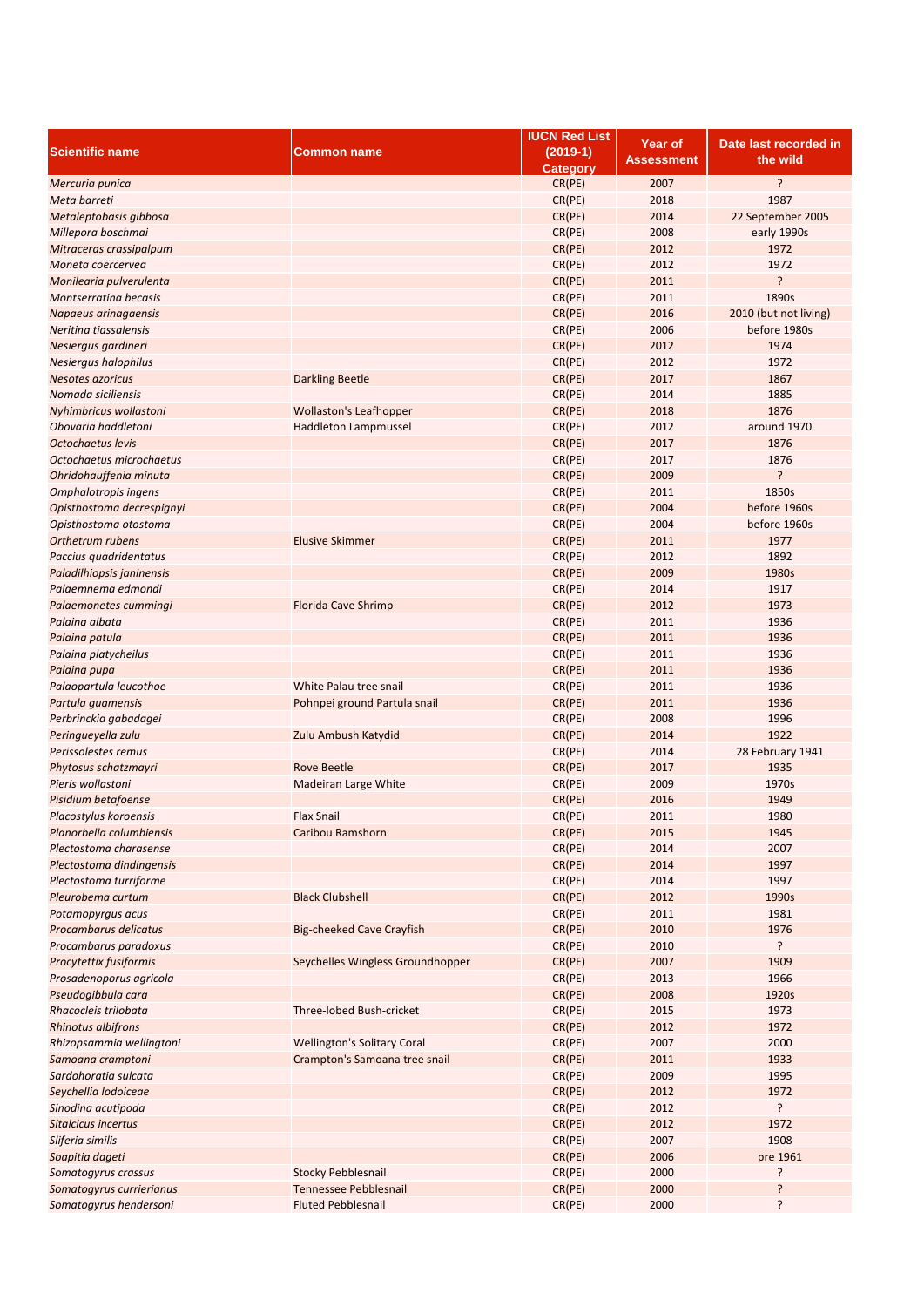|                           |                                | <b>IUCN Red List</b> | <b>Year of</b> | Date last recorded in |
|---------------------------|--------------------------------|----------------------|----------------|-----------------------|
| <b>Scientific name</b>    | Common name                    | $(2019-1)$           |                |                       |
|                           |                                | <b>Category</b>      | Assessment     | the wild              |
| Somatogyrus humerosus     | <b>Atlas Pebblesnail</b>       | CR(PE)               | 2000           | ?                     |
| Somatogyrus nanus         | <b>Dwarf Pebblesnail</b>       | CR(PE)               | 2000           | ?                     |
|                           |                                |                      |                |                       |
| Spiralix corsica          |                                | CR(PE)               | 2009           | 1990s                 |
| Spirobolellus simplex     |                                | CR(PE)               | 2012           | 1951                  |
| Stagnicola utahensis      | <b>Thickshell Pondsnail</b>    | CR(PE)               | 2012           | 1934                  |
| Steriphopus lacertosus    |                                | CR(PE)               | 2012           | 1892                  |
| Stonasla undulata         | <b>Wavy-lined Hopper</b>       | CR(PE)               | 2018           | 05 March 1967         |
| Strengeriana antioquensis |                                | CR(PE)               | 2008           | ŗ                     |
| Succinea rotumana         |                                | CR(PE)               | 2011           | 1938                  |
|                           |                                |                      |                |                       |
| Sulawesidrobia datar      |                                | CR(PE)               | 2019           | 2005                  |
| Sulawesidrobia yunusi     |                                | CR(PE)               | 2019           | 2013                  |
| Tanousia zrmanjae         |                                | CR(PE)               | 2009           | ŗ                     |
| Tehuana veracruzana       |                                | CR(PE)               | 2008           | Ś.                    |
| Theganopteryx grisea      |                                | CR(PE)               | 2007           | 1909                  |
| Theganopteryx liturata    |                                | CR(PE)               | 2007           | 1908                  |
| Theganopteryx scotti      |                                | CR(PE)               | 2007           | 1908                  |
| Thoracistus peringueyi    |                                |                      | 2014           | 1879                  |
|                           | Peringuey's Seedpod Shieldback | CR(PE)               |                |                       |
| Trechus torretassoi       | Ground-beetle                  | CR(PE)               | 2016           | 1985                  |
| Tryonia brunei            | <b>Brune's Springsnail</b>     | CR(PE)               | 2012           | 1993                  |
| Tsoukatosia evauemgei     |                                | CR(PE)               | 2016           | <b>July 2010</b>      |
| Tylomelania zeamais       |                                | CR(PE)               | 2019           | 2013                  |
| Uromenus riggioi          | Riggio's Saddle Bush-cricket   | CR(PE)               | 2015           | 1970                  |
| Valenfriesia congener     | <b>Blackened Fungus Weevil</b> | CR(PE)               | 2018           | <b>March 1967</b>     |
|                           | <b>Rotund Fungus Weevil</b>    |                      |                |                       |
| Valenfriesia rotundata    |                                | CR(PE)               | 2017           | <b>March 1967</b>     |
| Valvatorbis mauritii      |                                | CR(PE)               | 2008           | ŗ                     |
| Vitrea pieperiana         |                                | CR(PEW)              | 2016           | 1970                  |
| Vitrea striata            |                                | CR(PE)               | 2016           | 1988                  |
| Voraptus tenellus         |                                | CR(PE)               | 2012           | 1972                  |
| Xerotricha garachicoensis |                                | CR(PE)               | 2016           | 1878                  |
| Zaumia sanctizaumi        |                                | CR(PE)               | 2009           | ŗ                     |
| Zingis radiolata          |                                | CR(PE)               | 2004           | ?                     |
|                           |                                |                      |                |                       |
| Zonites embolium          |                                | CR(PE)               | 2016           | 1985                  |
|                           |                                |                      |                |                       |
| <b>PLANTS</b>             |                                |                      |                |                       |
| Adenophorus periens       |                                | CR(PE)               | 2015           | 2014                  |
| Aechmea cymosopaniculata  |                                | CR(PE)               | 2008           | 1856                  |
| Aeranthes albidiflora     |                                | CR(PE)               | 2015           | 1959                  |
| Aeschynomene ruspoliana   |                                | CR(PE)               | 2009           | 1893                  |
| Aetheolaena hypoleuca     |                                |                      | 2003           | 1851                  |
|                           |                                | CR(PE)               |                |                       |
| Aetheolaena ledifolia     |                                | CR(PE)               | 2003           | early 19th century    |
| Aetheolaena pichinchensis |                                | CR(PE)               | 2003           | 1864                  |
| Agelanthus rondensis      |                                | CR(PE)               | 2012           | 1903                  |
| Albuca nana               |                                | CR(PE)               | 2012           | 1911                  |
| Alnus henryi              |                                | CR(PE)               | 2014           | 1916                  |
| Ammannia alternifolia     |                                | CR(PE)               | 2017           | 1900                  |
| Amorphophallus lewallei   |                                | CR(PEW)              | 2017           | 1972                  |
|                           |                                |                      | 2003           | early 20th century    |
| Amsinckia marginata       |                                | CR(PE)               |                |                       |
| Andropogon benthamianus   |                                | CR(PE)               | 2004           | 1841-1843             |
| Angraecum mahavavense     |                                | CR(PE)               | 2015           | 1932                  |
| Angraecum muscicolum      |                                | CR(PE)               | 2015           | 1925                  |
| Angraecum perhumile       |                                | CR(PE)               | 2015           | 1925                  |
| Angraecum potamophilum    |                                | CR(PE)               | 2015           | 1898                  |
| Angraecum rigidifolium    |                                | CR(PE)               | 2015           | 1925                  |
|                           |                                |                      | 2015           |                       |
| Angraecum rubellum        |                                | CR(PE)               |                | 1963                  |
| Angraecum serpens         |                                | CR(PE)               | 2015           | 1942                  |
| Angraecum sterrophyllum   |                                | CR(PE)               | 2015           | 1913                  |
| Anisopappus burundiensis  |                                | CR(PE)               | 2013           | 1967                  |
| Aponogeton dioecus        |                                | CR(PE)               | 2017           | 1963                  |
| Artemisia kauaiensis      |                                | CR(PE)               | 2016           | 2006                  |
| Aspidostemon inconspicuus |                                | CR(PE)               | 2015           | 1955                  |
| Aster quitensis           |                                | CR(PE)               | 2003           | 1820s                 |
|                           |                                |                      |                |                       |
| Athanasia imbricata       |                                | CR(PE)               | 2012           | 1865                  |
| <b>Baccharis fusca</b>    |                                | CR(PE)               | 2003           | 1850s                 |
| Begonia cladocarpoides    |                                | CR(PE)               | 2018           | 1912                  |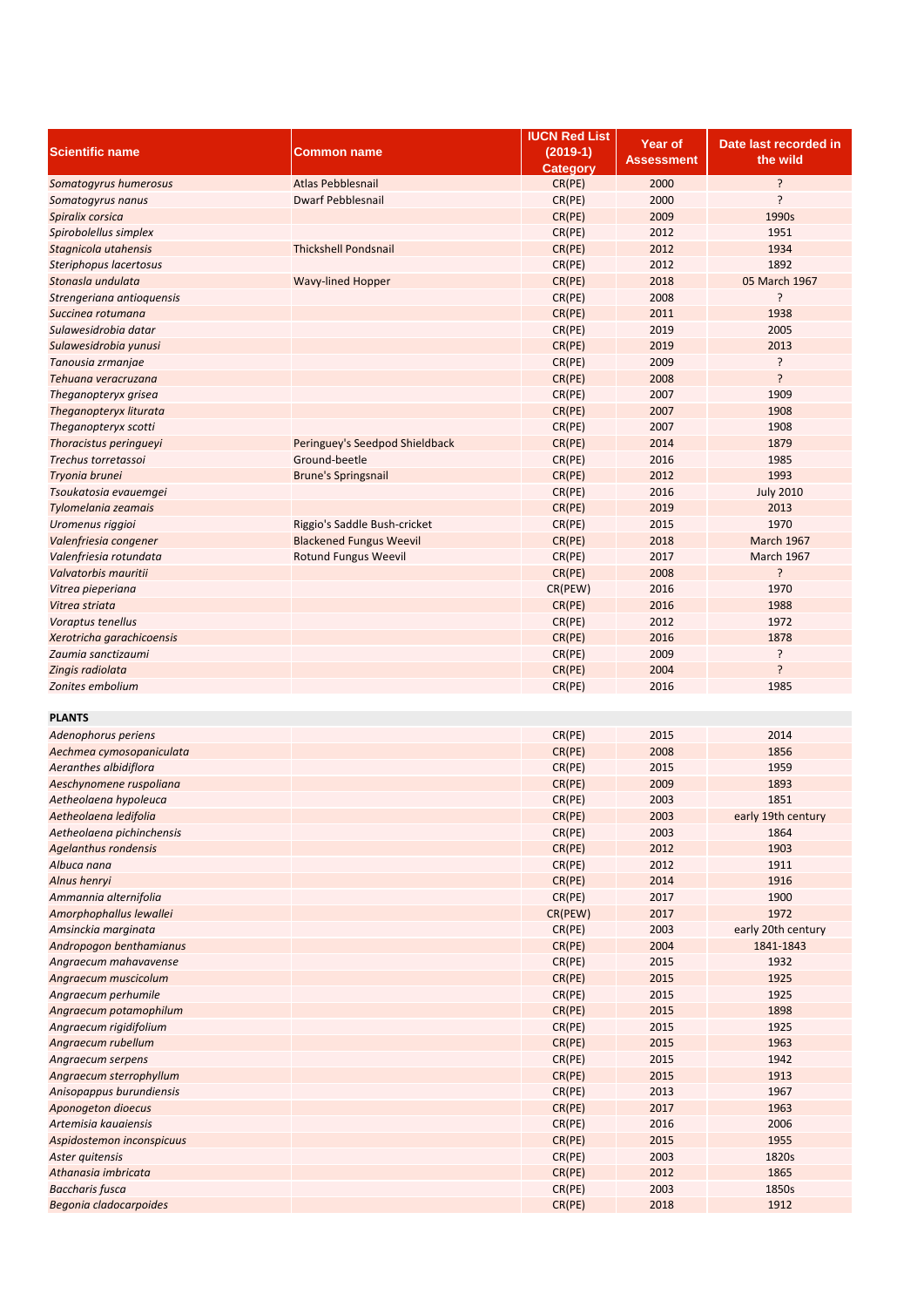|                                     |                        | <b>IUCN Red List</b> | <b>Year of</b> | Date last recorded in |
|-------------------------------------|------------------------|----------------------|----------------|-----------------------|
| <b>Scientific name</b>              | Common name            | $(2019-1)$           |                |                       |
|                                     |                        | <b>Category</b>      | Assessment     | the wild              |
| Begonia eciliata                    |                        | CR(PE)               | 2017           | previous to 1911      |
| Benthamia catatiana                 |                        | CR(PE)               | 2017           | 1933                  |
| Benthamia nigro-vaginata            |                        | CR(PE)               | 2015           | 1926                  |
| Berlinia hollandii                  |                        | CR(PE)               | 2016           | 1898                  |
| Betula gynoterminalis               |                        | CR(PE)               | 2014           | 1956                  |
|                                     |                        |                      |                | 1976                  |
| <b>Bidens ruyigiensis</b>           |                        | CR(PE)               | 2017           |                       |
| Blepharis reekmansii                |                        | CR(PE)               | 2017           | 1981                  |
| <b>Blotiella coriacea</b>           |                        | CR(PE)               | 2013           | 1971                  |
| Brighamia insignis                  |                        | CR(PEW)              | 2016           | 2014                  |
| <b>Bulbophyllum conchophyllum</b>   |                        | CR(PE)               | 2018           | 1911                  |
| Bulbophyllum erythroglossum         |                        | CR(PE)               | 2015           | 1964                  |
| <b>Bulbophyllum hirsutiusculum</b>  |                        | CR(PE)               | 2015           | 1928                  |
| <b>Bulbophyllum minax</b>           |                        | CR(PE)               | 2015           | 1919                  |
| <b>Bulbophyllum sanguineum</b>      |                        | CR(PE)               | 2015           | 1925                  |
| <b>Bulbophyllum tampoketsense</b>   |                        | CR(PE)               | 2015           | 1923                  |
| Callerya neocaledonica              |                        | CR(PE)               | 2007           | 1992                  |
|                                     |                        |                      |                | 1932                  |
| Camptocarpus cornutus               |                        | CR(PE)               | 2018           |                       |
| Canavalia veillonii                 |                        | CR(PE)               | 2007           | 1990                  |
| Centropogon brachysiphoniatus       |                        | CR(PE)               | 2003           | before 1935           |
| Cereus estevesii                    |                        | CR(PEW)              | 2010           | 2002                  |
| Clitoria andrei                     |                        | CR(PE)               | 2004           | 1876                  |
| Cloiselia humbertii                 |                        | CR(PE)               | 2018           | 1933                  |
| Coffea alleizettii                  |                        | CR(PE)               | 2017           | 1962                  |
| Coffea decaryana                    |                        | CR(PE)               | 2018           | 1940                  |
| Coffea heterocalyx                  |                        | CR(PEW)              | 2018           | 04/11/2002            |
| Coffea leonimontana                 |                        | CR(PE)               | 2017           | 1971                  |
| Cola mosserayana                    |                        | CR(PE)               | 2019           | 1936                  |
|                                     |                        |                      | 2019           | 1959                  |
| Cola vandersmisseniana              |                        | CR(PE)               |                |                       |
| Costus vinosus                      |                        | CR(PEW)              | 2014           | 2004                  |
| Cotula myriophylloides              |                        | CR(PE)               | 2005           | 1971                  |
| Ctenitis pallatangana               |                        | CR(PE)               | 2003           | ŗ                     |
| Cyanea kolekoleensis                |                        | CR(PE)               | 2015           | 1998                  |
| Cyanea kuhihewa                     |                        | CR(PEW)              | 2016           | 2003                  |
| Cycas fugax                         |                        | CR(PE)               | 2009           | 2004                  |
| Cyclosorus burundensis              |                        | CR(PE)               | 2017           | 1966                  |
| Cynoglossum lowryanum               |                        | CR(PE)               | 2018           | 1911                  |
| Cynoglossum tsaratananense          |                        | CR(PE)               | 2017           | 1929                  |
| Cynorkis bimaculata                 |                        | CR(PE)               | 2015           | 1961                  |
| Cynorkis catatii                    |                        | CR(PE)               | 2015           | 1889                  |
| Cynorkis marojejyensis              |                        | CR(PE)               | 2017           | 1949                  |
|                                     |                        |                      |                |                       |
| Cynorkis rolfei                     |                        | CR(PE)               | 2015           | 1903                  |
| Cynorkis sylvatica                  |                        | CR(PE)               | 2015           | 1951                  |
| Cynorkis usambarae                  |                        | CR(PE)               | 2013           | 1893                  |
| Cyperus chionocephalus              |                        | CR(PE)               | 2009           | 1939                  |
| Cyperus multifolius                 |                        | CR(PE)               | 2004           | early 1800s           |
| Cyphostemma michelii                |                        | CR(PE)               | 2017           | 1951                  |
| Cyrtandra crenata                   |                        | CR(PE)               | 2016           | 1947                  |
| Dalea sabinalis                     | Sabinal Prairie-clover | CR(PE)               | 2010           | 1950-1960             |
| Delissea rhytidosperma              |                        | CR(PEW)              | 2015           | January 2002          |
| Delissea takeuchii                  |                        | CR(PE)               | 2015           | 1987                  |
| Delonix tomentosa                   |                        | CR(PE)               | 2011           | 1901                  |
| Dendrobium bandaense                |                        | CR(PE)               | 2018           | 1901                  |
| Dendrobium brillianum               |                        | CR(PE)               | 2018           | 1909-1911             |
|                                     |                        |                      | 2008           |                       |
| Devillea flagelliformis             |                        | CR(PE)               |                | 1840s                 |
| Diaphananthe orientalis             |                        | CR(PE)               | 2013           | 1933                  |
| Dicoma pretoriensis                 |                        | CR(PE)               | 2003           | 1925                  |
| Diospyros katendei                  |                        | CR(PE)               | 2013           | ŗ                     |
| Diospyros ketsensis                 |                        | CR(PE)               | 2019           | 1926                  |
| Diospyros subtrinervis              |                        | CR(PE)               | 2019           | 1898                  |
| Diplazium ulugurense                |                        | CR(PE)               | 2013           | 1970                  |
| Discocactus subterraneo-proliferans |                        | CR(PEW)              | 2010           | 1984                  |
| Disperis bosseri                    |                        | CR(PE)               | 2015           | 1957                  |
| Disperis egregia                    |                        | CR(PE)               | 2013           | 1944                  |
| Dissotis longisepala                |                        | CR(PE)               | 2017           | 1952                  |
|                                     |                        |                      |                |                       |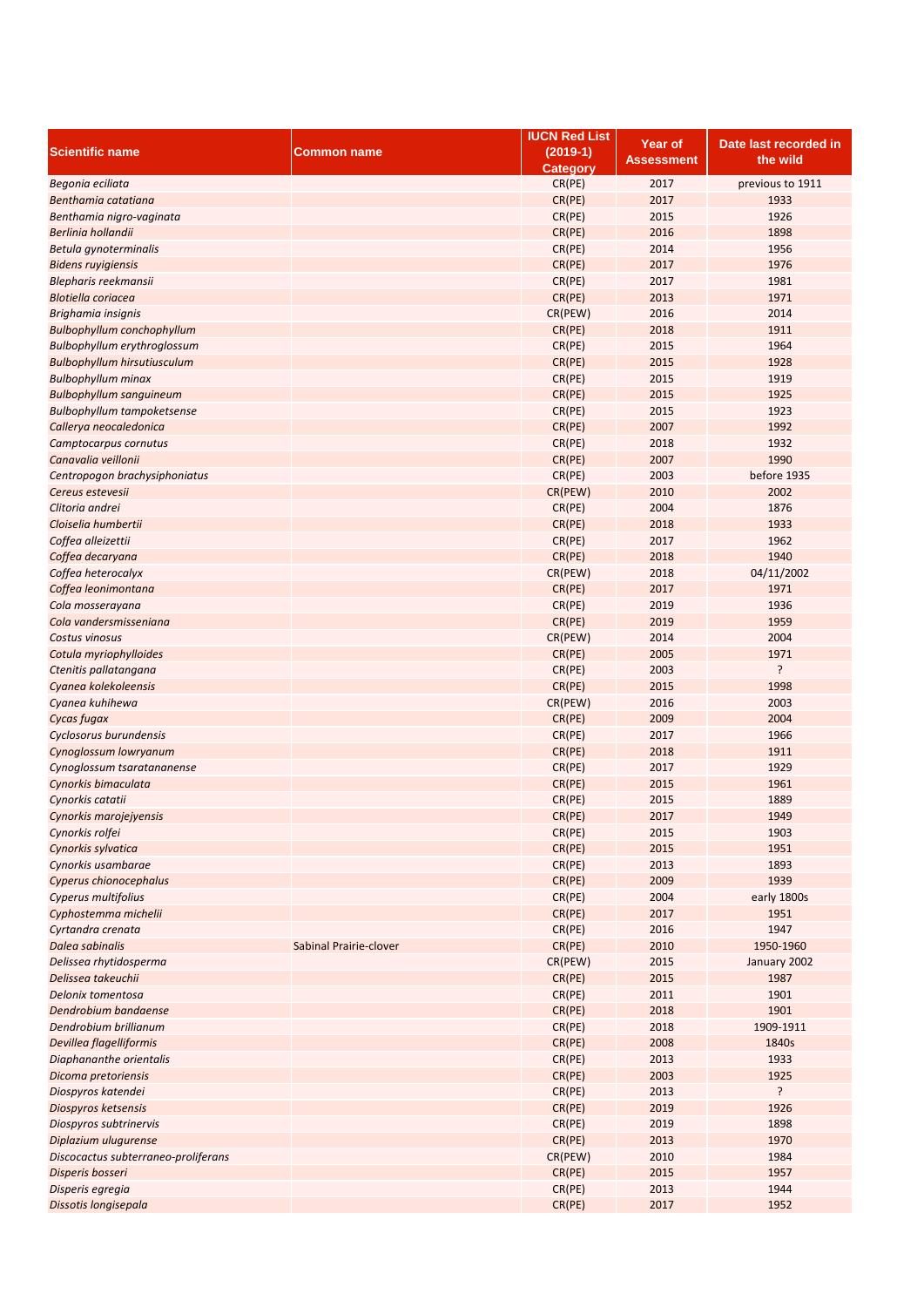|                               |                         | <b>IUCN Red List</b> |                |                        |
|-------------------------------|-------------------------|----------------------|----------------|------------------------|
| <b>Scientific name</b>        | <b>Common name</b>      | $(2019-1)$           | <b>Year of</b> | Date last recorded in  |
|                               |                         | <b>Category</b>      | Assessment     | the wild               |
| Dorstenia bicaudata           |                         | CR(PE)               | 2012           | 1950                   |
| Dubautia kenwoodii            |                         | CR(PE)               | 2016           | 1991                   |
|                               |                         |                      |                |                        |
| Dypsis brittiana              |                         | CR(PE)               | 2010           | 2005                   |
| Egletes humifusa              |                         | CR(PE)               | 2003           | 1836                   |
| Elaphandra retroflexa         |                         | CR(PE)               | 2003           | 1920s                  |
| Elaphoglossum gracilipes      |                         | CR(PE)               | 2003           | before 1853            |
| Elaphoglossum polytrichum     |                         | CR(PE)               | 2003           | 19th century           |
| Eleocharis lepta              |                         | CR(PE)               | 2008           | 1897                   |
| Emicocarpus fissifolius       |                         | CR(PE)               | 2015           | 1966                   |
| <b>Encephalartos cerinus</b>  | <b>Waxen Cycad</b>      | CR(PE)               | 2009           | before 2000            |
| <b>Encephalartos hirsutus</b> | Venda Cycad             | CR(PE)               | 2009           | 2004                   |
|                               |                         |                      | 2009           | 2004                   |
| <b>Encephalartos inopinus</b> | <b>Lydenburg Cycad</b>  | CR(PE)               |                |                        |
| Epidendrum lanceolatum        |                         | CR(PE)               | 2017           | 19th century (date not |
| Eragrostis fosbergii          |                         | CR(PE)               | 2018           | 1996                   |
| Eremospatha barendii          | Rattan                  | CR(PE)               | 2016           | 2012                   |
| Eriocaulon caesium            |                         | CR(PE)               | 2017           | 1867                   |
| Eriocaulon hildebrandtii      |                         | CR(PE)               | 2017           | 1880                   |
| Eriocaulon parvicapitulatum   |                         | CR(PE)               | 2017           | 1914                   |
| Eugenia albida                |                         | CR(PE)               | 2004           | early 19th century     |
| Eugenia guayaquilensis        |                         | CR(PE)               | 2004           | before 1823            |
|                               |                         | CR(PE)               | 2012           | 1900                   |
| Eugenia scheffleri            |                         |                      |                |                        |
| Eulophia grandidieri          |                         | CR(PE)               | 2015           | 1901                   |
| Euphorbia alcicornis          |                         | CR(PE)               | 2004           | 1880                   |
| Euphorbia boinensis           |                         | CR(PE)               | 2004           | 1920                   |
| Euphorbia neospinescens       |                         | CR(PE)               | 2013           | 1942                   |
| Euphorbia pirahazo            |                         | CR(PE)               | 2004           | ?                      |
| Galaxaura barbata             |                         | CR(PE)               | 2007           | 1963                   |
| Gossypium armourianum         |                         | CR(PEW)              | 2017           | ca. 2007               |
| Guzmania lepidota             |                         | CR(PE)               | 2003           | 1876                   |
| Guzmania poortmanii           |                         | CR(PE)               | 2003           | 1889                   |
| Guzmania striata              |                         | CR(PE)               | 2003           | 1956                   |
|                               |                         |                      |                |                        |
| Gynura campanulata            |                         | CR(PE)               | 2016           | 1935                   |
| Hibiscus storckii             |                         | CR(PEW)              | 2018           | 2010                   |
| Hunteria hexaloba             |                         | CR(PE)               | 2012           | 1902                   |
| Hydrostachys perrieri         |                         | CR(PE)               | 2017           | 1919                   |
| Hymenodictyon seyrigii        |                         | CR(PE)               | 2015           | 1942                   |
| Hypericum gnidiifolium        |                         | CR(PE)               | 2018           | 1865                   |
| <b>Impatiens boinensis</b>    |                         | CR(PE)               | 2017           | 1907                   |
| Impatiens granulifera         |                         | CR(PE)               | 2018           | 1933                   |
| Indigofera ankaratrensis      |                         | CR(PE)               | 2017           | 1914                   |
| Inversodicraea abbayesii      |                         | CR(PE)               | 2018           | 1950                   |
| Inversodicraea pygmaea        |                         | CR(PE)               | 2018           | 4 Dec. 1951            |
|                               |                         |                      |                | 1885                   |
| Isoetes heldreichii           | <b>Pindus Quillwort</b> | CR(PE)               | 2010           |                        |
| <b>Isoetes sinensis</b>       |                         | CR(PE)               | 2004           | ŗ                      |
| Kadua haupuensis              |                         | CR(PEW)              | 2015           | 1998                   |
| Kanaloa kahoolawensis         |                         | CR(PEW)              | 2015           | 2014                   |
| Kunkeliella psilotoclada      | Escobilla de Masca      | CR(PE)               | 2011           | 1983                   |
| Kyllinga chrysanthoides       |                         | CR(PE)               | 2017           | 1977                   |
| Lijndenia brenanii            |                         | CR(PE)               | 2013           | 1961                   |
| Linderniella boutiqueana      |                         | CR(PE)               | 2017           | 1979                   |
| Magnolia dixonii              | Cucharillo              | CR(PE)               | 2015           | 1965                   |
| Magnolia emarginata           |                         | CR(PE)               | 2014           | 1980s                  |
| Magnolia wolfii               | Hojarasco de Santa Rosa | CR(PEW)              | 2007           | 2006                   |
| Manettia canescens            |                         | CR(PE)               | 2004           | 19th century           |
|                               |                         |                      |                |                        |
| Manettia holwayi              |                         | CR(PE)               | 2004           | 1920                   |
| Manilkara gonavensis          |                         | CR(PE)               | 2017           | 1927                   |
| Matelea ecuadorensis          |                         | CR(PE)               | 2003           | 19th century           |
| Maxillaria broadwayi          |                         | CR(PE)               | 2017           | before 1910            |
| Maytenus manabiensis          |                         | CR(PE)               | 2003           | 19th century           |
| Melhania polyneura            |                         | CR(PE)               | 2017           | 1895                   |
| Melpomene brevipes            |                         | CR(PE)               | 2003           | 19th century           |
| <b>Mezoneuron ouenensis</b>   |                         | CR(PE)               | 2017           | 1868                   |
| Miconia longisetosa           |                         | CR(PE)               | 2004           | 1886                   |
| Miconia scabra                |                         | CR(PE)               | 2004           | 1876                   |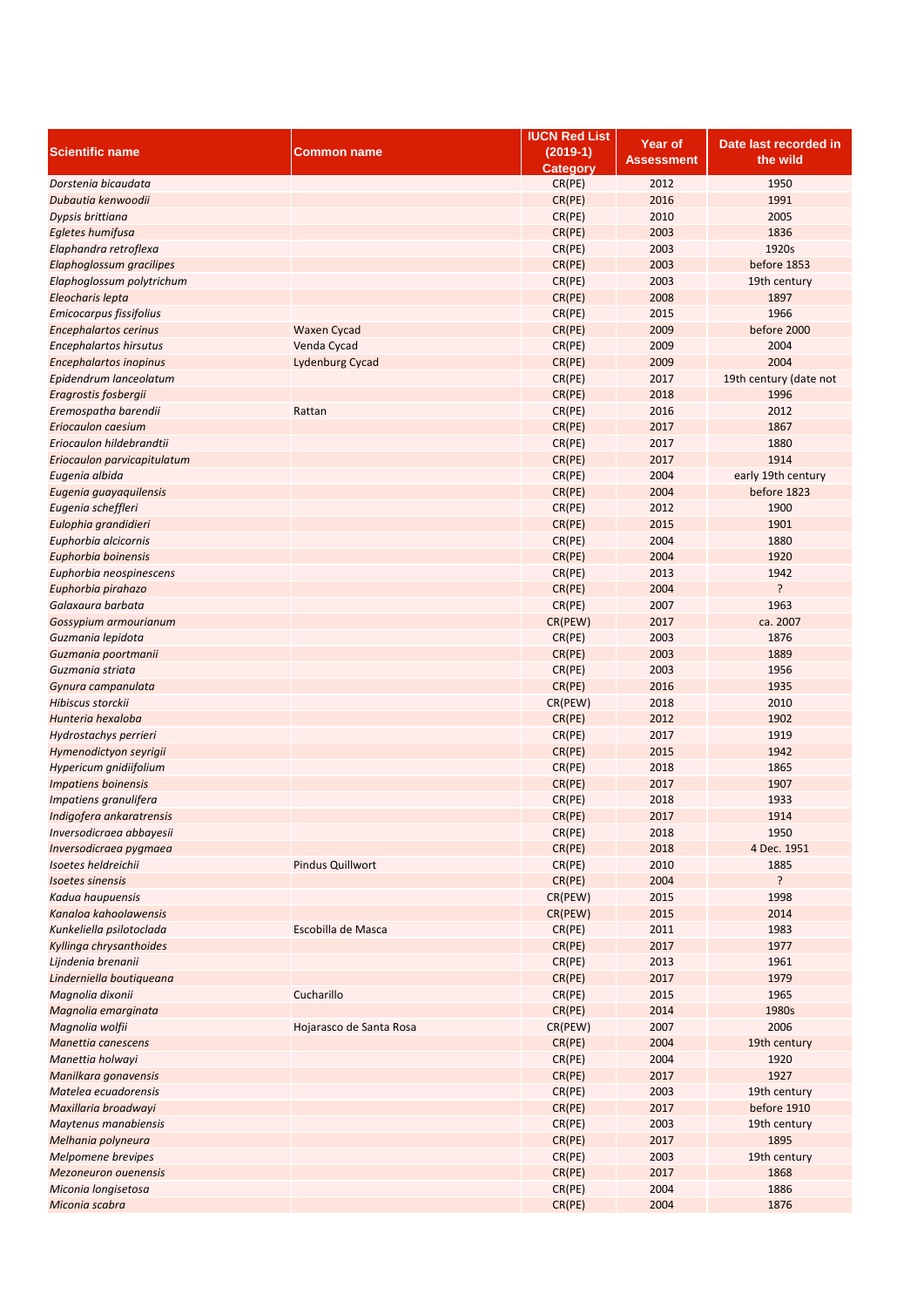|                            |                    | <b>IUCN Red List</b> | Year of    | Date last recorded in |
|----------------------------|--------------------|----------------------|------------|-----------------------|
| <b>Scientific name</b>     | <b>Common name</b> | $(2019-1)$           |            | the wild              |
|                            |                    | <b>Category</b>      | Assessment |                       |
| Mikania iserniana          |                    | CR(PE)               | 2003       | 1864                  |
| Mikania seemannii          |                    | CR(PE)               | 2003       | 1845-1852             |
| Mimosa kitrokala           |                    | CR(PE)               | 2009       | 1947                  |
| Myriophyllum axilliflorum  |                    | CR(PE)               | 2017       | 1928                  |
| Nidorella burundiensis     |                    | CR(PE)               | 2017       | 1949                  |
| Onosma griersonii          |                    | CR(PE)               | 2015       | before 1994           |
|                            |                    |                      |            |                       |
| Panicum pearsonii          |                    | CR(PE)               | 2009       | 1913                  |
| Pentagonia orthoneura      |                    | CR(PE)               | 2004       | 1860s                 |
| Peperomia dauleana         |                    | CR(PE)               | 2004       | 19th century          |
| Peperomia petraea          |                    | CR(PE)               | 2004       | 19th century          |
| Philodendron balaoanum     |                    | CR(PE)               | 2003       | 1891                  |
| Phycodrina elegans         |                    | CR(PE)               | 2007       | 1977                  |
| Phyllanthus burundiensis   |                    | CR(PE)               | 2017       | 1973                  |
| <b>Phyllanthus mimicus</b> |                    | CR(PE)               | 2017       | 1909                  |
| Phyllostegia kahiliensis   |                    | CR(PE)               | 2015       | 1987                  |
| Phyllostegia knudsenii     |                    | CR(PE)               | 2015       | 2001                  |
| Phyllostegia mannii        |                    | CR(PEW)              | 2018       | 2015                  |
| Physalis muelleri          |                    | CR(PE)               | 2017       | 1933                  |
| Physalis tehuacanensis     |                    | CR(PE)               | 2017       | 1965                  |
| Pimpinella robynsii        |                    | CR(PE)               | 2017       | 1926                  |
| Piper molliusculum         |                    | CR(PE)               | 2004       | ŗ                     |
| Pittosporum leroyanum      |                    | CR(PE)               | 2015       | 1980                  |
| Plectranthus scopulicola   |                    | CR(PE)               | 2012       | 1953                  |
| Podocarpus perrieri        |                    | CR(PE)               | 2011       | 1951                  |
|                            |                    |                      | 2004       | before 1854           |
| Polygala quitensis         |                    | CR(PE)               |            |                       |
| Polystachya acuminata      |                    | CR(PE)               | 2013       | 1943                  |
| Polystachya canaliculata   |                    | CR(PE)               | 2013       | 1943-1962             |
| Polystachya porphyrochila  |                    | CR(PE)               | 2013       | 1970-1982             |
| Polystachya rugosilabia    |                    | CR(PE)               | 2013       | 1942                  |
| Prestonia schumanniana     |                    | CR(PE)               | 2003       | 1892                  |
| Pterospermum elmeri        |                    | CR(PE)               | 2017       | 1909                  |
| Pterospermum parvifolium   |                    | CR(PE)               | 2017       | 1923                  |
| Puccinellia gussonei       |                    | CR(PE)               | 2018       | 2005                  |
| Rhynchosia ledermannii     |                    | CR(PE)               | 2015       | 1908                  |
| Rhynchospora hildebrandtii |                    | CR(PE)               | 2017       | 1880                  |
| Roupala tobagensis         |                    | CR(PE)               | 2017       | 1910                  |
| Schiedea attenuata         |                    | CR(PEW)              | 2015       | 1994                  |
| Senecio antaisaka          |                    | CR(PE)               | 2018       | 1926                  |
| Senecio antambolorum       |                    | CR(PE)               | 2018       | 1928                  |
| Senecio lewallei           |                    | CR(PE)               | 2017       | 1970                  |
| Senecio navugabensis       |                    | CR(PE)               | 2013       | 1935                  |
| Shorea dispar              |                    | CR(PE)               | 1998       | ?                     |
| Silene perlmanii           |                    | CR(PEW)              | 2015       | 1997                  |
| Siphocampylus loxensis     |                    | CR(PE)               | 2003       | ?                     |
| Solanum semicoalitum       |                    | CR(PE)               | 2004       | 1864                  |
| Stenogyne bifida           |                    | CR(PEW)              | 2015       | 2014                  |
| Stenogyne campanulata      |                    | CR(PEW)              | 2016       | 2006                  |
| Stenogyne kanehoana        |                    | CR(PEW)              | 2015       | 2013                  |
| Stereospermum zenkeri      |                    | CR(PE)               | 2015       | 1950                  |
| Steriphoma urbani          |                    | CR(PE)               | 2003       | 1980s                 |
| Stonesia fascicularis      |                    | CR(PE)               | 2018       | 1950s                 |
| Stonesia gracilis          |                    | CR(PE)               | 2018       | 1951                  |
| Tachiadenus umbellatus     |                    | CR(PE)               | 2017       | 1926                  |
| Taeniophyllum borneense    |                    | CR(PE)               | 2018       | 1901                  |
| Tephrosia pinifolia        |                    | CR(PE)               | 2016       | 1932                  |
| Tetramolopium capillare    |                    | CR(PE)               | 2018       | 1997                  |
| Thelethylax isalensis      |                    | CR(PE)               | 2017       | 1910                  |
| Thesium germainii          |                    | CR(PE)               | 2017       | 1955                  |
| Thesium lewallei           |                    | CR(PE)               | 2017       | 1976                  |
| Tournefortia obtusiflora   |                    | CR(PE)               | 2003       | 19th century          |
| Triaspis schliebenii       |                    | CR(PE)               | 2012       | 1935                  |
| Tridactyle sarcodantha     |                    | CR(PE)               | 2013       | 1933                  |
| Tylostigma herminioides    |                    | CR(PE)               | 2017       | 1921                  |
| Tylostigma madagascariense |                    | CR(PE)               | 2017       | 1914                  |
| Uvaria decidua             |                    | CR(PE)               | 2008       | 1935                  |
| Vangueria verticillata     |                    | CR(PE)               | 2017       | 1954                  |